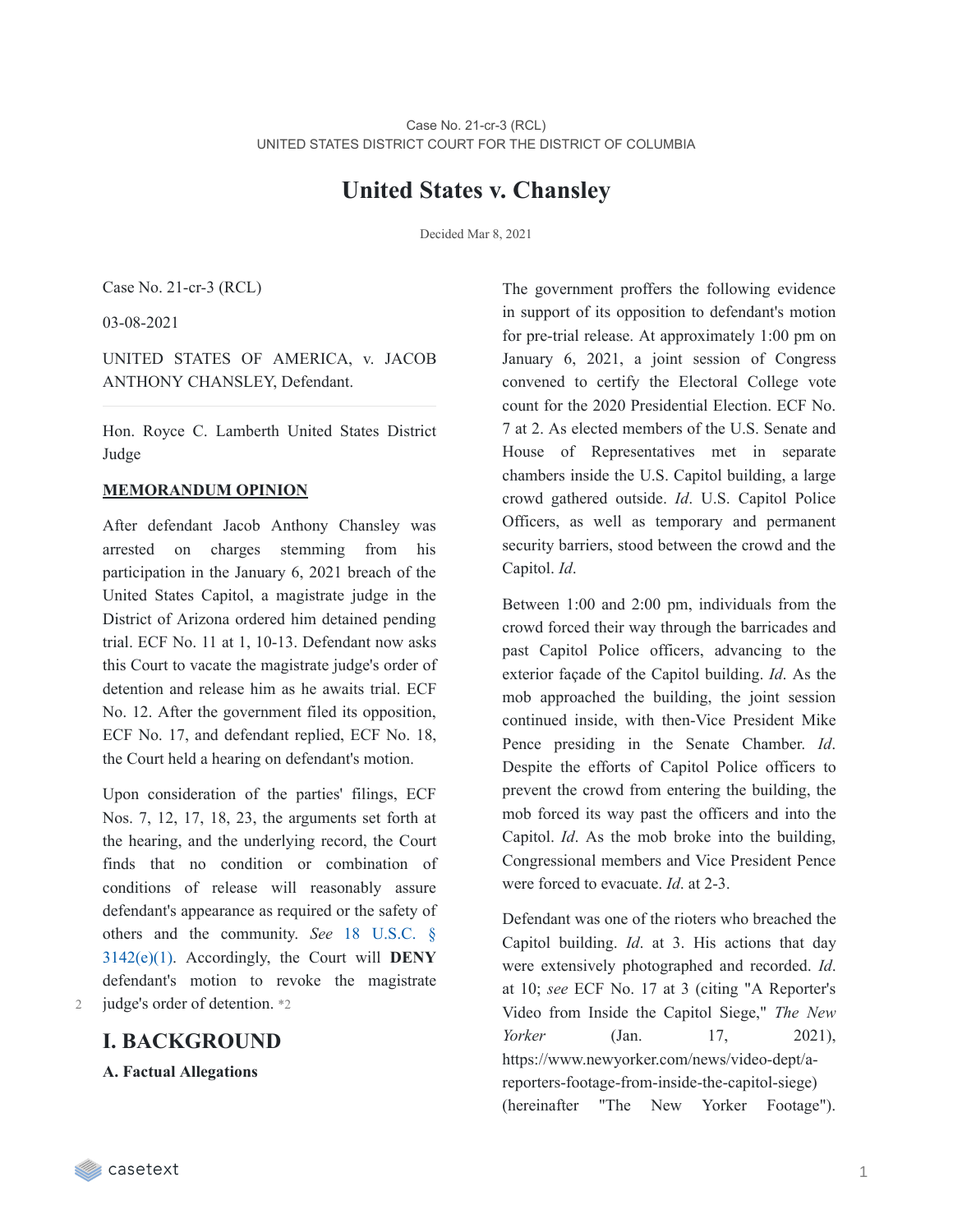Defendant's unmistakable outfit included a horned coyote-tail headdress; red, white, and blue face paint; gloves; and no shirt. ECF No. 7 at 3. \*3 Defendant carried a six-foot pole with an American flag zip-tied to the shaft and a metal spearhead fixed to the top. *Id*. He also carried a bullhorn. *Id*.

3

As rioters smashed the glass windows of the Capitol building and began climbing inside, defendant entered the building through an adjacent doorway. ECF No. 23, Ex. 2 at 00:10-00:34. [1](https://casetext.com/_print/doc/united-states-v-chansley-1?_printIncludeHighlights=false&_printIncludeKeyPassages=false&_printIsTwoColumn=true&_printEmail=&_printHighlightsKey=#N196689) Once inside, Capitol Police Officer Keith Robishaw attempted to calm the rioters and move people out of the area, but defendant used his bullhorn to encourage the crowd. ECF No. 7 at 3- 4. Defendant then approached Officer Robishaw and screamed at him that "this was their house" and that "they were there to take the Capitol, and to get Congressional leaders." *Id*. at 3. When Officer Robishaw and other officers told the rioters to leave the area from the same way they had entered, most complied. *Id*. at 4. Defendant, however, disobeyed this order and instead began heading up a stairwell toward the Senate Chamber. *Id*.

> 1 Consistent with the protective order governing discovery in this matter, *see* ECF No. 24, Exhibits 1 and 2 to ECF No. 23 were made available to defense counsel and the Court.

Once inside the Senate Chamber, defendant began pounding his spear on the ground and screaming obscenities. ECF No. 17 at 3. Officer Robishaw, now in the Senate Chamber alone with the rioters, asked defendant to assist him by using his bullhorn to get the rioters out of the Chamber. *Id*. at 4. Instead of cooperating, however, defendant walked up to the Senate dais where Vice President Pence had been presiding minutes before. *Id*. Defendant announced that he was going to sit in Vice President Pence's chair because "Mike Pence is a fucking traitor." ECF No. 17 at 4. He then asked another rioter to photograph him. *Id*. at 5. While standing at the dais, defendant scrawled a

note to Vice President Pence on a piece of paper sitting on the desk, reading, "ITS ONLY A MATTER OF TIME JUSTICE IS COMING!" *Id*. at 5. Defendant then turned to *The New Yorker* reporter filming inside the Senate Chamber and repeated his same message: "It's only a matter of 4 time. Justice is coming." *Id*. \*4

After more rioters entered the Chamber, defendant led the crowd in what he described as a "prayer" over his bullhorn. The New Yorker Footage, *supra* at 08:02. "Thank you for allowing the United States of America to be reborn," he exclaimed. ECF No. 17 at 5. "Thank you for allowing us to get rid of the communists, the globalists, and the traitors within our government." *Id*.

#### **B. Defendant's Interviews and Arrest**

The following day, on January 7, 2021, defendant called the Federal Bureau of Investigation ("FBI") Washington field office and asked to speak with law enforcement. ECF No. 7 at 5. Defendant confessed that he was the person photographed standing at Vice President Pence's seat on the Senate dais, wearing face paint and a horned headdress. *Id*. at 5-6. He further explained that he entered the Capitol "by the grace of God" and said he was glad he sat in the Vice President's chair because Vice President Pence is a child-trafficking traitor. *Id*. at 6. Defendant stated that he did not intend for his note to Vice President Pence to be understood as a threat. *Id*. But he expressed his interest in returning to Washington, D.C. for the 46th Presidential Inauguration, telling the FBI: "I'll still go, you better believe it. For sure I'd want to be there, as a protestor, as a protestor, fuckin' a." *Id*. Later that day, in an interview with NBC News, defendant boasted about his involvement in the events on January 6th, saying, "[t]he fact that we had a bunch of our traitors in office hunker down, put on their gas masks and retreat into their underground bunker, I consider that a win." *Id*. at 6 (citing "Capitol Rioter in Horned Hat Gloats as Feds Work to Identify Suspects," *NBC News* (Jan.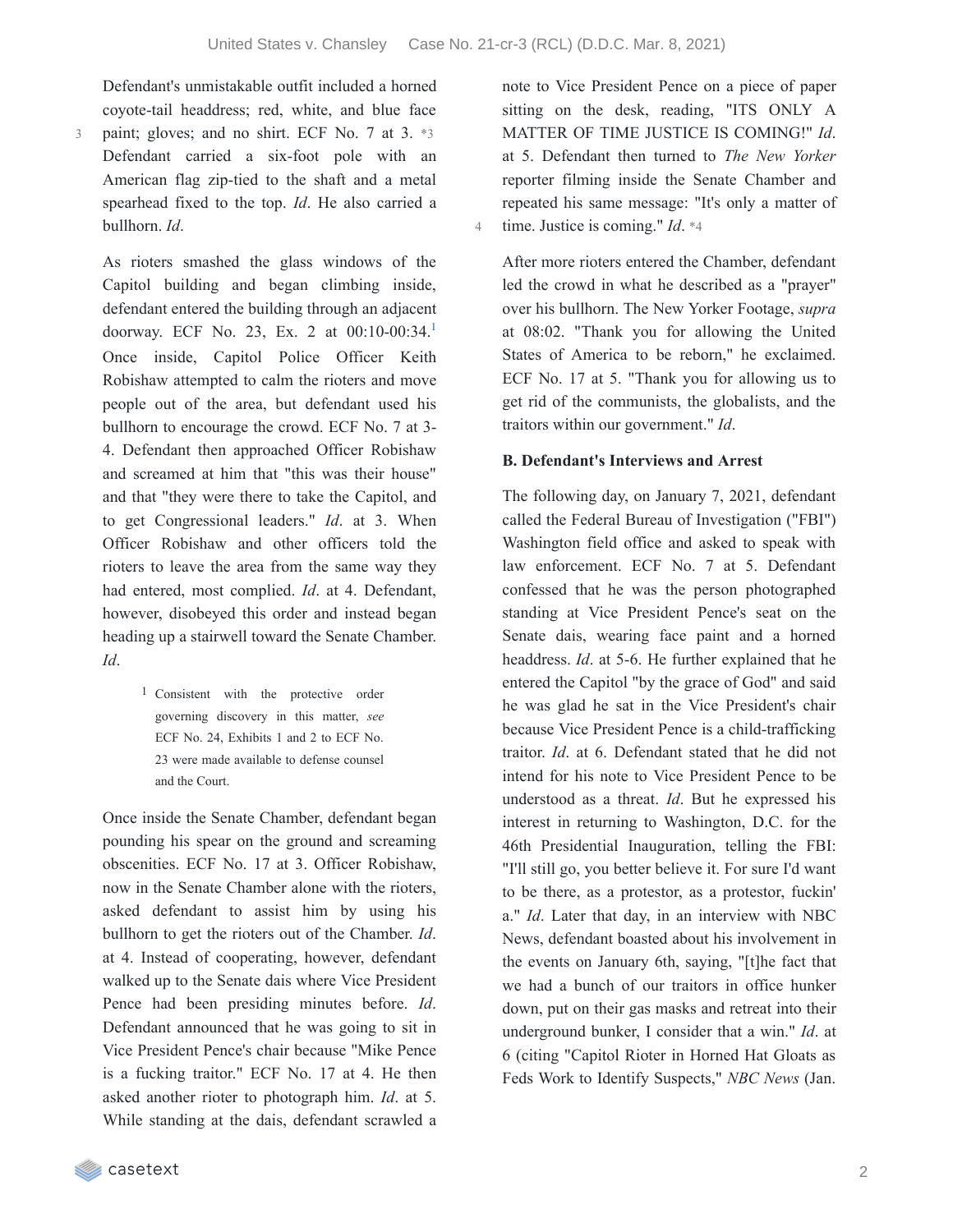6

7, 2021), https://www.nbcnews.com/news/usnews/capitol-rioter-horned-hat-gloats-feds-workidentify-suspects-n1253392).

On January 8, 2021, the government initiated this criminal matter by filing a sealed Complaint in this District. ECF No. 1. The Complaint charged defendant with knowingly entering or remaining in any restricted building or grounds without lawful authority in violation of \*5 18 U.S.C. §§  $1752(a)(1)$  and  $(2)$  and with violent entry and disorderly conduct on Capitol grounds in violation of 40 U.S.C. §§ [5104\(e\)\(2\)\(A\)](https://casetext.com/statute/united-states-code/title-40-public-buildings-property-and-works/subtitle-ii-public-buildings-and-works/part-b-united-states-capitol/chapter-51-united-states-capitol-buildings-and-grounds/section-5104-unlawful-activities) and (G). *Id*. The same day, U.S. Magistrate Judge G. Michael Harvey issued a warrant for defendant's arrest. ECF No. 2-4.

5

The next day, January 9, 2021, defendant drove to the FBI field office in Phoenix, Arizona to speak with authorities again. ECF No. 7 at 6. At this point, defendant had not yet learned of the warrant for his arrest or the criminal Complaint, as both documents were still sealed. *Id*. During that second interview, defendant twice told law enforcement that he had plans to drive to the Arizona State Capitol. *Id*. Corroborating those plans, law enforcement found the horned headdress, face paint, six-foot spear, and bullhorn in defendant's car, which was parked outside the FBI field office. *Id*. Defendant was then arrested at the Phoenix FBI office. *Id*.

#### **C. Procedural History**

On January 11, 2021, defendant was indicted in this District. ECF No. 3. The Indictment charges defendant with civil disorder in violation of 18 U.S.C.  $\S$  231(a)(3) and [obstructing](https://casetext.com/statute/united-states-code/title-18-crimes-and-criminal-procedure/part-i-crimes/chapter-12-civil-disorders/section-231-civil-disorders) an official proceeding in violation of 18 U.S.C.  $\S$  [1512\(c\)\(2\),](https://casetext.com/statute/united-states-code/title-18-crimes-and-criminal-procedure/part-i-crimes/chapter-73-obstruction-of-justice/section-1512-tampering-with-a-witness-victim-or-an-informant) both of which are felonies. *Id*. at 1-2. It also charges defendant with four misdemeanors: entering and remaining in a restricted building in violation of 18 U.S.C.  $\S$  [1752\(a\)\(1\),](https://casetext.com/statute/united-states-code/title-18-crimes-and-criminal-procedure/part-i-crimes/chapter-84-presidential-and-presidential-staff-assassination-kidnapping-and-assault/section-1752-restricted-building-or-grounds) disorderly and disruptive conduct in a restricted building in violation of 18 U.S.C.  $\S$  [1752\(a\)\(2\),](https://casetext.com/statute/united-states-code/title-18-crimes-and-criminal-procedure/part-i-crimes/chapter-84-presidential-and-presidential-staff-assassination-kidnapping-and-assault/section-1752-restricted-building-or-grounds) violent entry and disorderly conduct in a Capitol building in violation of 40 U.S.C.  $\S$  [5104\(e\)\(2\)\(A\),](https://casetext.com/statute/united-states-code/title-40-public-buildings-property-and-works/subtitle-ii-public-buildings-and-works/part-b-united-states-capitol/chapter-51-united-states-capitol-buildings-and-grounds/section-5104-unlawful-activities) and parading, demonstrating, or picketing in a Capitol building in violation of 40 U.S.C.  $\S$  [5104\(e\)\(2\)\(G\).](https://casetext.com/statute/united-states-code/title-40-public-buildings-property-and-works/subtitle-ii-public-buildings-and-works/part-b-united-states-capitol/chapter-51-united-states-capitol-buildings-and-grounds/section-5104-unlawful-activities) *Id*. at 1-3.

The same day he was indicted, defendant had an initial appearance before U.S. Magistrate Judge Deborah M. Fine in the District of Arizona. ECF No. 11 at 8. The government sought defendant's pre-trial detention and, on January 15, 2021, Magistrate Judge Fine held a detention hearing. *United States v*. *Chansley*, 2:21-mj-05000-DMF, ECF No. 5; ECF No. 11 at 17. After \*6 hearing argument from both sides, the magistrate judge found that no condition or combination of conditions would reasonably assure the appearance of the defendant as required or the safety of others and the community. ECF No. 11 at 10. Accordingly, she ordered defendant detained pending trial. *Id*. at 10. In support of the order of detention, Magistrate Judge Fine found: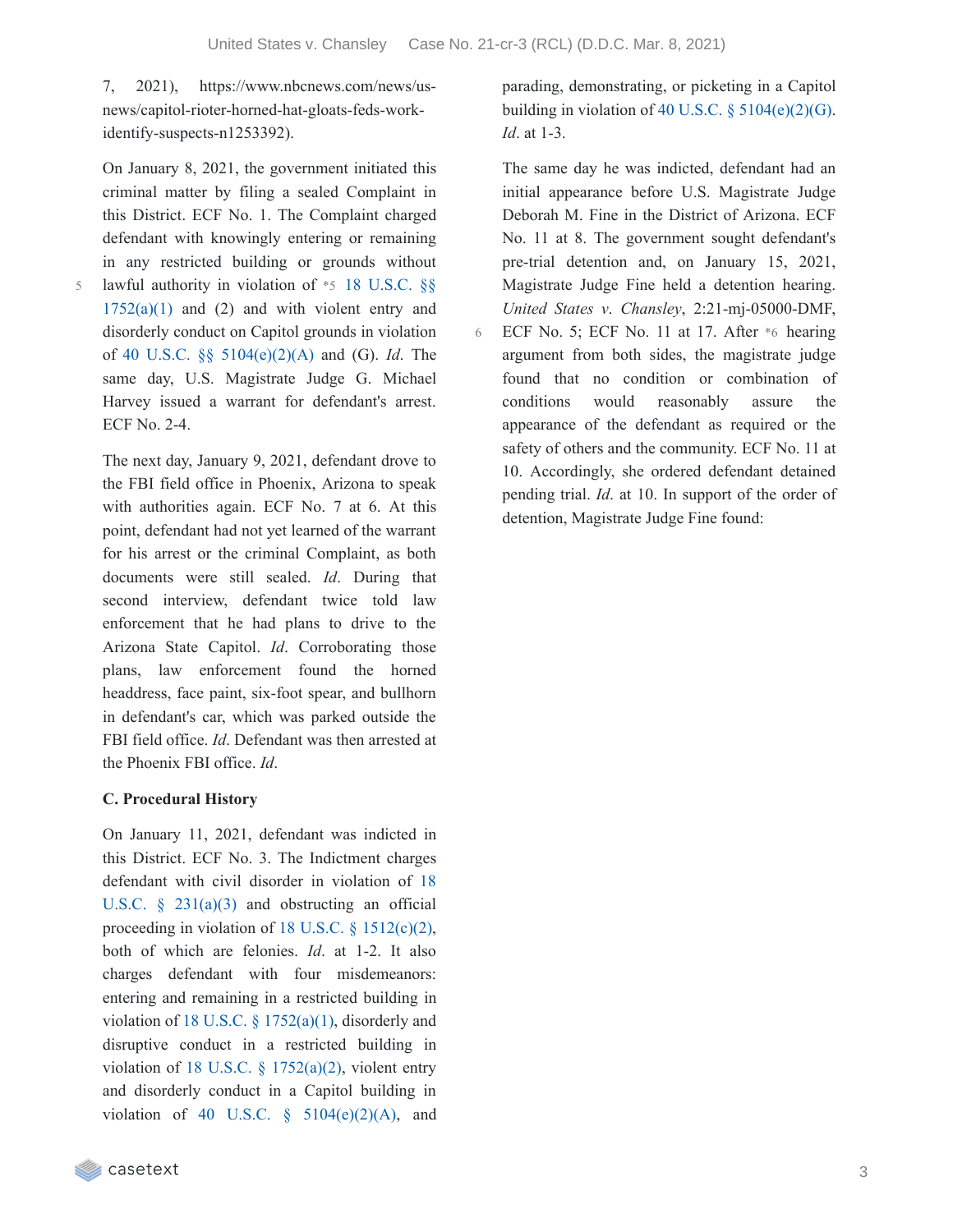Despite Mr. Chansley's voluntary communications with federal investigators, the evidence before the Court confirms Mr. Chansley's motivations and capabilities to participate in similar unlawful acts while on pretrial release. Mr. Chansley broke through barricades, unlawfully entered the Capitol Building, disobeyed police orders to leave, refused a police request to quell the crowd using his bullhorn, and instead ran up onto the dais where Vice President Pence had been presiding just minutes before and scrawled a threatening note. Mr. Chansley's willingness to very publicly attempt to obstruct the official duties of the United States Congress certifying the vote count of the Electoral College makes clear his disregard for the importance of following orders during official proceedings such as the D.C. District Court case now charging him with serious crimes. Further, on Twitter in late November 2020, Mr. Chansley had previously promoted identifying and then hanging those he believes to be traitors within the United States government.

#### *Id*. at 11.

After defendant was transferred to the District of Columbia Central Detention Facility ("D.C. jail"), he submitted an inmate request form for a religious dietary accommodation based on his shamanistic faith. *See* ECF No. 8 at 1-2. He explained that he eats only organic food because of his faith. *Id*. Defendant refused to eat the food given to him while his request was pending, and the D.C. jail eventually denied his request. *Id*. After one week without food, defendant filed an "emergency motion for sustenance or, in the alternative, for pretrial release." ECF No. 6. The government opposed defendant's request for pretrial release but took no position on his request for organic food. ECF No. 7. After holding a hearing, the Court granted defendant's motion for a religious dietary accommodation, finding that the

D.C. jail's refusal to accommodate defendant's sincerely held religious beliefs violated the First Amendment. ECF No. 8 at 6-11. Because \*7 defendant withdrew his alternative request for pretrial release, the Court did not rule on it. *See id*. at 1. The next day, the D.C. jail represented that it was unable to comply with the Court's Order, so the U.S. Marshal transferred defendant to the Alexandria Detention Facility in Virginia. ECF No. 9. 7

Now, one month later, defendant again seeks pretrial release. ECF No. 12. He argues that after Magistrate Judge Fine ordered him detained, "significant developments have occurred and a number of significant facts have come to light, all of which" now make pre-trial release appropriate. *Id.* at 7. Those developments, he argues, include the fact that President Biden was inaugurated and the fact that the COVID-19 pandemic has made it difficult for defense counsel and defendant to have unmonitored communications. *Id*. at 7-8. Alternatively, defendant asks to be temporarily released pursuant to 18 U.S.C. § [3142\(i\)](https://casetext.com/statute/united-states-code/title-18-crimes-and-criminal-procedure/part-ii-criminal-procedure/chapter-207-release-and-detention-pending-judicial-proceedings/section-3142-release-or-detention-of-a-defendant-pending-trial) for the "compelling" reasons that his faith precludes him from receiving a COVID-19 vaccination and that the pandemic has made it "impossible" for defense counsel and defendant to speak privately. *Id*. at 24.

The government opposes defendant's request for pre-trial release. ECF No. 17. It incorporates the arguments raised in its opposition, ECF No. 7, to defendant's "emergency motion for sustenance or, in the alternative, for pretrial release," and it further proffers details of the events on January 6th from a video captured inside the Capitol and published by *The New Yorker*. ECF No. 17 at 1, 4.

After defendant replied, ECF No. 18, the Court held a hearing on defendant's motion. During the hearing, defense counsel represented that defendant was welcomed into the Capitol by police officers. To refute this claim, the government referenced video footage of defendant that was in the government's possession but had not yet been disclosed to defendant. Accordingly,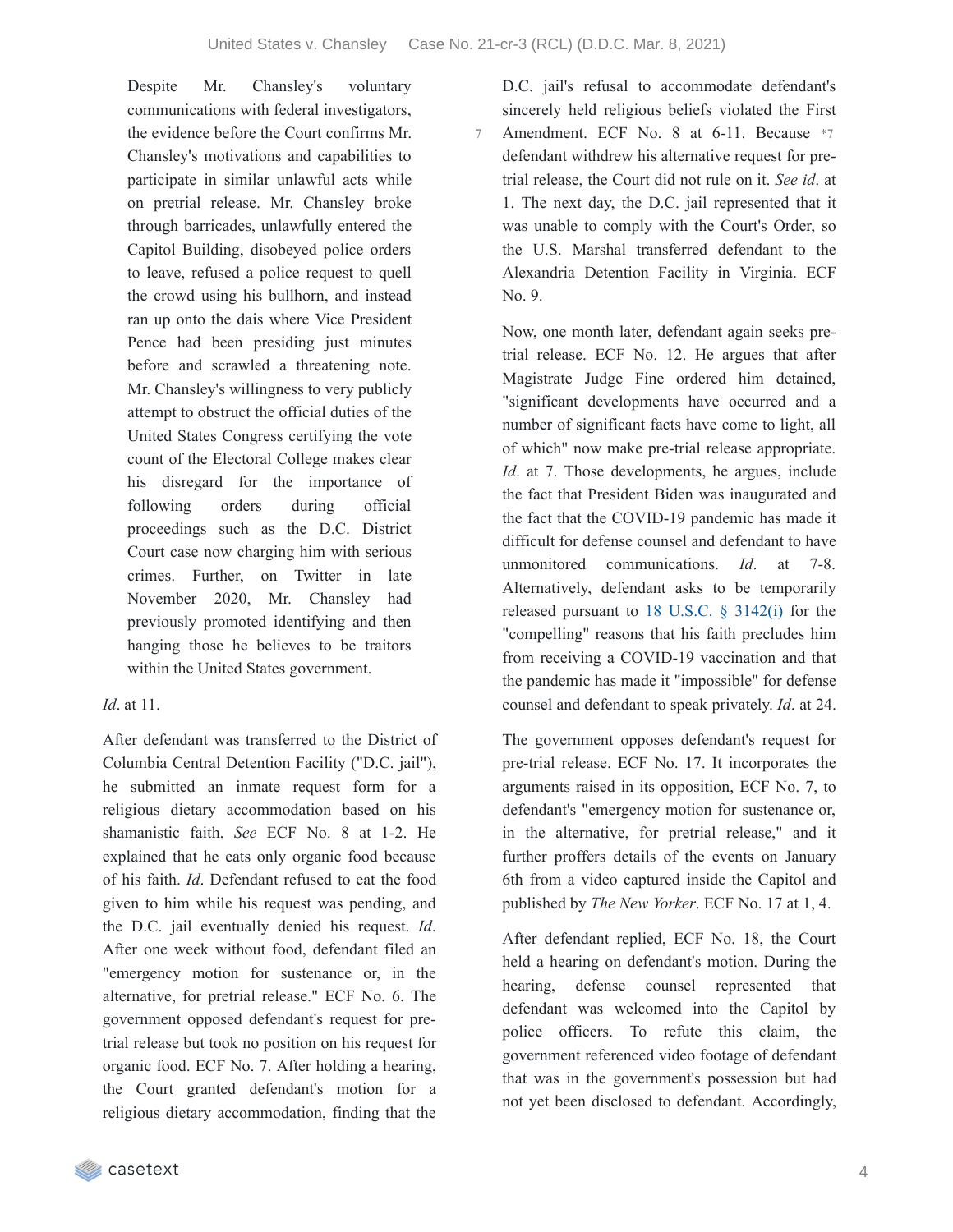- at the Court's direction, the government disclosed the video footage to defendant and the Court. *See* 9
- \*8 ECF No. 23 (referencing Exhibits 1 and 2). Also during the hearing, the government referenced an interview given by defendant and defense counsel to 60 Minutes+, which aired on March 4, 2021. The government provided the link to that interview in its sur-reply. ECF No. 23 (citing "60 Minutes+ | Series Premiere | Full Episode | Paramount+, *YouTube* (Mar. 4. 2021), https://www.youtube.com/watch? 8

v=osb7X6tAwpc) (hereinafter "60 Minutes+ Interview").

Defendant's motion is now ripe for consideration.

## **II. LEGAL STANDARDS**

### **A. Pre-Trial Detention Under the Bail Reform Act**

The Bail Reform Act, 18 [U.S.C.](https://casetext.com/statute/united-states-code/title-18-crimes-and-criminal-procedure/part-ii-criminal-procedure/chapter-207-release-and-detention-pending-judicial-proceedings/section-3141-release-and-detention-authority-generally) § 3141 *et seq*., authorizes the detention of defendants awaiting trial on a federal offense only under certain, limited circumstances. 18 U.S.C. § [3142\(f\)](https://casetext.com/statute/united-states-code/title-18-crimes-and-criminal-procedure/part-ii-criminal-procedure/chapter-207-release-and-detention-pending-judicial-proceedings/section-3142-release-or-detention-of-a-defendant-pending-trial). First, the government may seek a defendant's pre-trial detention if the charged offenses fall into any of five enumerated categories.  $\S$  3142(f)(1). Those categories include:

 $(A)$  a crime of violence,<sup>[2](https://casetext.com/_print/doc/united-states-v-chansley-1?_printIncludeHighlights=false&_printIncludeKeyPassages=false&_printIsTwoColumn=true&_printEmail=&_printHighlightsKey=#N196882)</sup> a violation of section 1591, or an offense listed in section  $2332b(g)(5)(B)^3$  $2332b(g)(5)(B)^3$  $2332b(g)(5)(B)^3$  for which a maximum term of imprisonment of 10 years or more is prescribed,

**(B)** an offense for which the maximum sentence is life imprisonment or death,

**(C)** an offense for which a maximum term of imprisonment of ten years or more is prescribed in the Controlled Substances Act . . . the Controlled Substances Import and Export Act . . . or [46 U.S.C. § 705],

**(D)** any felony if [the person charged] has been convicted of two or more offenses described in  $\lceil \S \S 3142(f)(1)(A)-(C) \rceil$ , or two or more State or local offenses that would have been offenses described in

 $*Q$ 

 $\lceil$ §§ 3142(f)(1)(A)-(C)] if a circumstance giving rise to federal jurisdiction had existed, or a combination of such offenses, or

**(E)** any felony that is not otherwise a crime of violence that involves a minor victim or that involves the possession or use of a firearm or destructive device<sup>[4](https://casetext.com/_print/doc/united-states-v-chansley-1?_printIncludeHighlights=false&_printIncludeKeyPassages=false&_printIsTwoColumn=true&_printEmail=&_printHighlightsKey=#N196915)</sup>... or any other dangerous weapon[.]

#### 18 U.S.C. § [3142\(f\)\(1\)\(A\)](https://casetext.com/statute/united-states-code/title-18-crimes-and-criminal-procedure/part-ii-criminal-procedure/chapter-207-release-and-detention-pending-judicial-proceedings/section-3142-release-or-detention-of-a-defendant-pending-trial)-(E).

- 2 The Bail Reform Act defines "crime of violence" as (A) "an offense that has as an element of the offense the use, attempted use, or threatened use of physical force against the person or property of another," (B) "any other offense that is a felony and that, by its nature, involves a substantial risk that physical force against the person or property of another may be used in the course of committing the offense," or (C) "any felony under chapter 77, 109A, 110, or 117." 18 U.S.C. § [3156\(a\)\(4\)](https://casetext.com/statute/united-states-code/title-18-crimes-and-criminal-procedure/part-ii-criminal-procedure/chapter-207-release-and-detention-pending-judicial-proceedings/section-3156-definitions).
- $3$  Section 2332b(g)(5)(B) lists offenses that become a "federal crime of terrorism" when the offense is "calculated to influence or affect the conduct of government by intimidation or coercion, or to retaliate against government conduct." 18 U.S.C. §  $2332b(g)(5)(B)$ .
- 4 The Bail Reform Act defines "destructive device" as (A) "any explosive, incendiary, or poison gas, bomb, grenade, rocket having a propellant charge of more than four ounces, missile having an explosive or incendiary charge of more than one-quarter ounce, mine, or device similar to any of the devices in the preceding clauses," (B) "any type of weapon (other than a shotgun or a shotgun shell which the Attorney General finds is generally recognized as particularly suitable for sporting purposes) by whatever name known which will, or which may be readily converted to, expel a projectile by the action of an explosive or other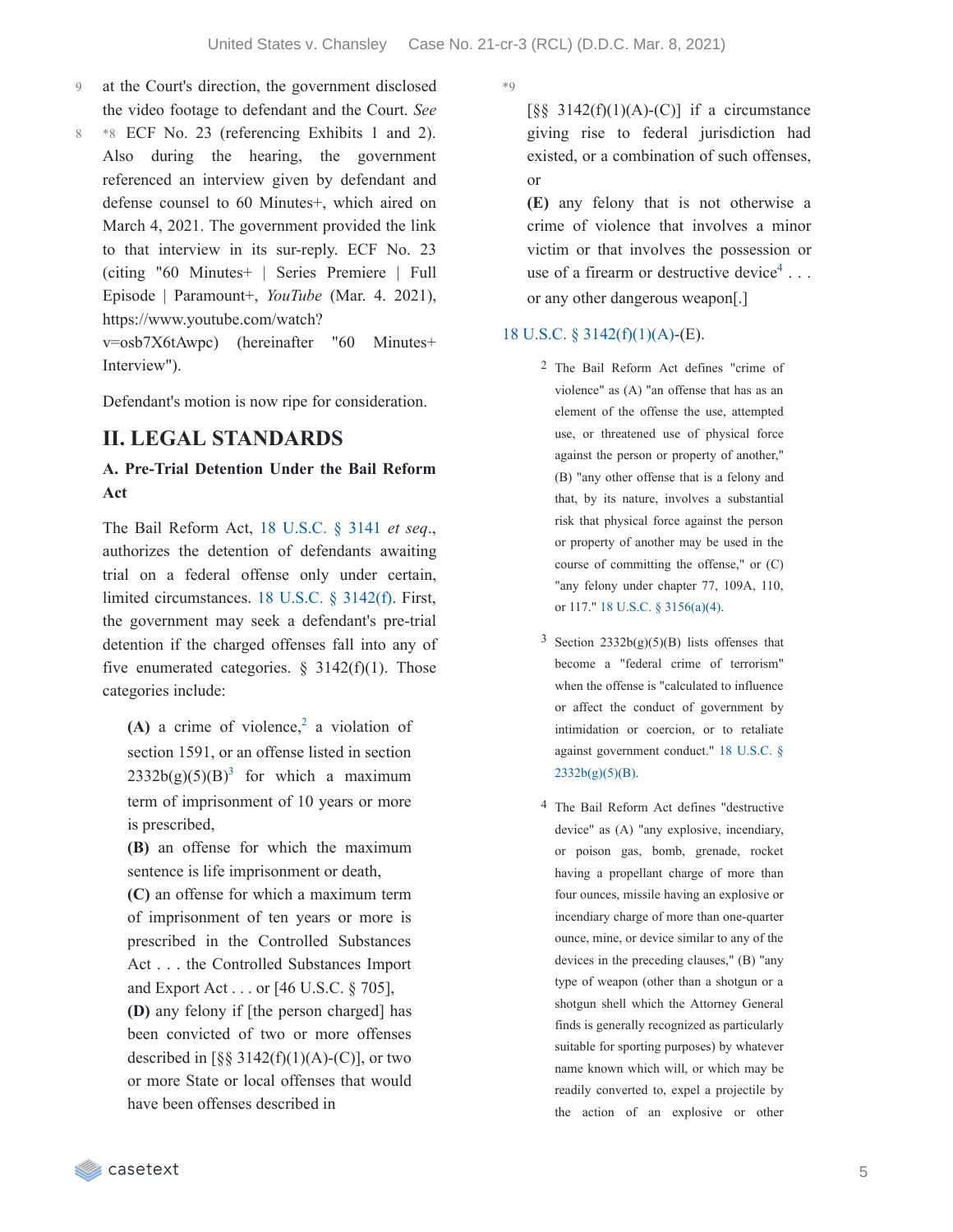propellant, and which has any barrel with a bore of more than one-half inch in diameter," and (C) "any combination of parts either designed or intended for use in converting any device into any destructive device described in subparagraph (A) or (B) and from which a destructive device may be readily [assembled."](https://casetext.com/statute/united-states-code/title-18-crimes-and-criminal-procedure/part-i-crimes/chapter-44-firearms/section-921-definitions) 18 U.S.C. § 921(a)(4).

Second, the government may also seek detention —or the court may *sua sponte* hold a detention hearing to determine whether pre-trial detention is appropriate—if the case involves "a serious risk" that the defendant will flee or "will attempt to obstruct justice, or threaten, injure, or intimidate, or attempt to threaten, injure, or intimidate, a prospective witness or juror."  $§$  3142(f)(2).

If the Bail Reform Act authorizes pre-trial detention, the judicial officer must hold a hearing to determine whether there are conditions of release that would reasonably assure the appearance of the defendant as required and the safety of any other person and the community. § 3142(f). If the judicial officer finds that "no condition or combination of conditions will reasonably assure the appearance of the person as required and the safety of any other person and the community," the judicial officer *shall* order the person detained pending trial. § 3142(e)(1). A finding that no condition or combination of conditions would reasonably assure the safety of any other person and the community must be supported by clear and convincing evidence. § 3142(f). And a finding that no conditions would reasonably assure the defendant's appearance as 10 required \*10 must be supported by a

preponderance of the evidence. *United States v*. *Xulam*, 84 F.3d [441,](https://casetext.com/case/us-v-xulam#p442) 442 (D.C. Cir. 1996). In two situations, the Bail Reform Act establishes

a rebuttable presumption that no condition or combination of conditions will reasonably assure the safety of any other person and the community. § 3142(e). First, a rebuttable presumption arises if the judicial officer finds that (a) the person has

been convicted of certain listed federal offenses, including a "crime of violence," or similar state offenses, (b) that offense was committed while the person was on release pending trial for another offense, and (c) not more than five years has elapsed since the date of conviction of that offense or the release from imprisonment, whichever is later. § 3142(e)(2). A rebuttable presumption also arises if the judicial officer finds probable cause to believe that the person committed any of five categories of enumerated offenses.<sup>[5](https://casetext.com/_print/doc/united-states-v-chansley-1?_printIncludeHighlights=false&_printIncludeKeyPassages=false&_printIsTwoColumn=true&_printEmail=&_printHighlightsKey=#N196944)</sup> § 3142(e)(3).

> $5$  Those categories include, (A) "an offense for which a maximum term of imprisonment of ten years or more is prescribed in the Controlled Substances Act . . . the Controlled Substances Import and Export Act . . . or [46 U.S.C. § 705], (B) "an offense under [18 U.S.C. §§ 924(c), 956(a), [2332b\],](https://casetext.com/statute/united-states-code/title-18-crimes-and-criminal-procedure/part-i-crimes/chapter-44-firearms/section-924-penalties) (C) "an offense listed in [18 U.S.C. § [2332b\(g\)\(5\)\(B\)](https://casetext.com/statute/united-states-code/title-18-crimes-and-criminal-procedure/part-i-crimes/chapter-113b-terrorism/section-2332b-acts-of-terrorism-transcending-national-boundaries) for which a maximum term of imprisonment of 10 years or more is prescribed," (D) "an offense under [18 U.S.C. § 77] for which a maximum term of imprisonment of 20 years or more is prescribed," or (E) "an offense involving a minor victim" under certain enumerated sections of title 18. § 3142(e)(3).

If the case does *not* involve either of those circumstances, there is no rebuttable presumption of detention and the court instead must consider the following factors to determine whether there are conditions that would reasonably assure the defendant's appearance and the public's safety: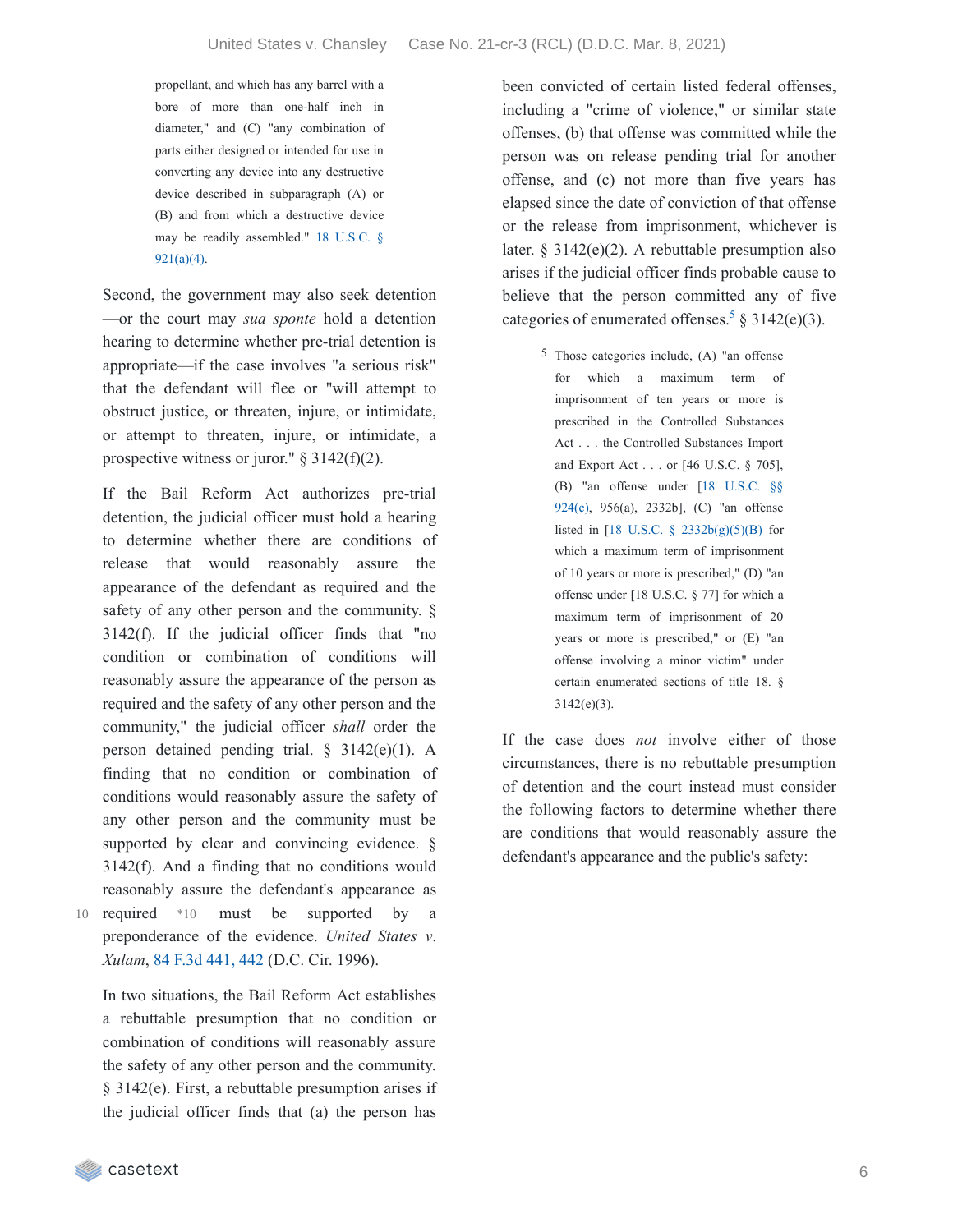**(1)** the nature and circumstances of the offense charged, including whether the offense is a crime of violence, a violation of Section 1591, a Federal crime of terrorism, or involves a minor victim or a controlled substance, firearm, explosive, or destructive device

**(2)** the weight of the evidence against the person

**(3)** the history and characteristics of the person, including—

**(A)** the person's character, physical and mental condition, family ties, employment, financial resources, length of

\*11 11

residence in the community, community ties, past conduct, history relating to drug or alcohol abuse, criminal history, and record concerning appearance at court proceedings

**(B)** whether, at the time of the current offense of arrest, the person was on probation, on parole, or on other release pending trial, sentencing, appeal, or completion of sentence for an offense under Federal, state, or local law; and

**(4)** the nature and seriousness of the danger to any person or the community that would be posed by the person's release.

#### $§$  3142(g).

### **B. Review of a Magistrate Judge's Order of Detention Under 18 U.S.C. § [3145\(b\)](https://casetext.com/statute/united-states-code/title-18-crimes-and-criminal-procedure/part-ii-criminal-procedure/chapter-207-release-and-detention-pending-judicial-proceedings/section-3145-review-and-appeal-of-a-release-or-detention-order)**

If a magistrate judge orders a defendant detained, the defendant "may file, with the court having original jurisdiction over the offense, a motion for revocation or [amendment](https://casetext.com/statute/united-states-code/title-18-crimes-and-criminal-procedure/part-ii-criminal-procedure/chapter-207-release-and-detention-pending-judicial-proceedings/section-3145-review-and-appeal-of-a-release-or-detention-order) of the order." 18 U.S.C. § 3145(b). The motion shall be decided promptly. *Id*. The court having original jurisdiction of the

casetext

offense reviews the magistrate judge's order of detention *de novo* as to issues of both law and fact. *United States v*. *Hunt*, 240 F. Supp. 3d 128, 132- 33 (D.D.C. 2017); *United States v*. *[Chrestman](https://casetext.com/case/united-states-v-hunt-95#p132)*, No. 21-MJ-218, 2021 WL [765662,](https://casetext.com/case/united-states-v-chrestman-2#p5) \*5-6 (D.D.C. Feb. 26, 2021).

### **C. [Temporary](https://casetext.com/statute/united-states-code/title-18-crimes-and-criminal-procedure/part-ii-criminal-procedure/chapter-207-release-and-detention-pending-judicial-proceedings/section-3142-release-or-detention-of-a-defendant-pending-trial) Release Under 18 U.S.C. § 3142(i)**

In addition to seeking review of a detention order by the court having original jurisdiction of the offense under 18 U.S.C. § [3145\(b\),](https://casetext.com/statute/united-states-code/title-18-crimes-and-criminal-procedure/part-ii-criminal-procedure/chapter-207-release-and-detention-pending-judicial-proceedings/section-3145-review-and-appeal-of-a-release-or-detention-order) the Bail Reform Act also allows defendants ordered detained to move for temporary release under 18 U.S.C. § 3142(f). [Section3142](https://casetext.com/statute/united-states-code/title-18-crimes-and-criminal-procedure/part-ii-criminal-procedure/chapter-207-release-and-detention-pending-judicial-proceedings/section-3142-release-or-detention-of-a-defendant-pending-trial) provides that after a judicial officer enters an order of detention, the officer "may by subsequent order, permit the temporary release of the [defendant], in the custody of a United States marshal or another appropriate person, to the extent that the judicial officer determines such release to be necessary for preparation of the person's defense or for another compelling reason." 18 U.S.C. § [3142\(i\).](https://casetext.com/statute/united-states-code/title-18-crimes-and-criminal-procedure/part-ii-criminal-procedure/chapter-207-release-and-detention-pending-judicial-proceedings/section-3142-release-or-detention-of-a-defendant-pending-trial) A defendant moving under § 3142(i) bears the burden of showing that he is entitled to relief. *United States v*. *Riggins*, 456 F. Supp. 3d 138, 149 12 (D.D.C. 2020). \*12

Before the COVID-19 pandemic, few courts had considered what amounts to "another compelling reason" necessitating release, as motions brought under § 3142(i) typically sought temporary release for the defendant's preparation of his defense. *See*, *e*.*g*., *United States v*. *Lee*, 451 F. [Supp.](https://casetext.com/case/united-states-v-lee-709#p6) 3d 1, 6 (D.D.C. 2020) (collecting cases). More recently, however, courts have confronted the argument that temporary release under § 3142(i) is necessary due to the conditions in detention facilities caused by the COVID-19 pandemic. *See*, *e*.*g*., *id*.; *Riggins*, 456 F. Supp. 3d at 149; *United States v*. *Otunyo*, No. 18-CR-251, 2020 WL [2065041,](https://casetext.com/case/united-states-v-otunyo#p9) at \*9 (D.D.C. Apr. 28, 2020); *United States v*. *Thomas*, 456 F. Supp. 3d 69, 72 (D.D.C. 2020); *United States v*. *Dhavale*, No. [19-MJ-92,](https://casetext.com/case/united-states-v-dhavale#p5) 2020 WL 1935544, at \*5-6 (D.D.C. Apr. 21, 2020). And while some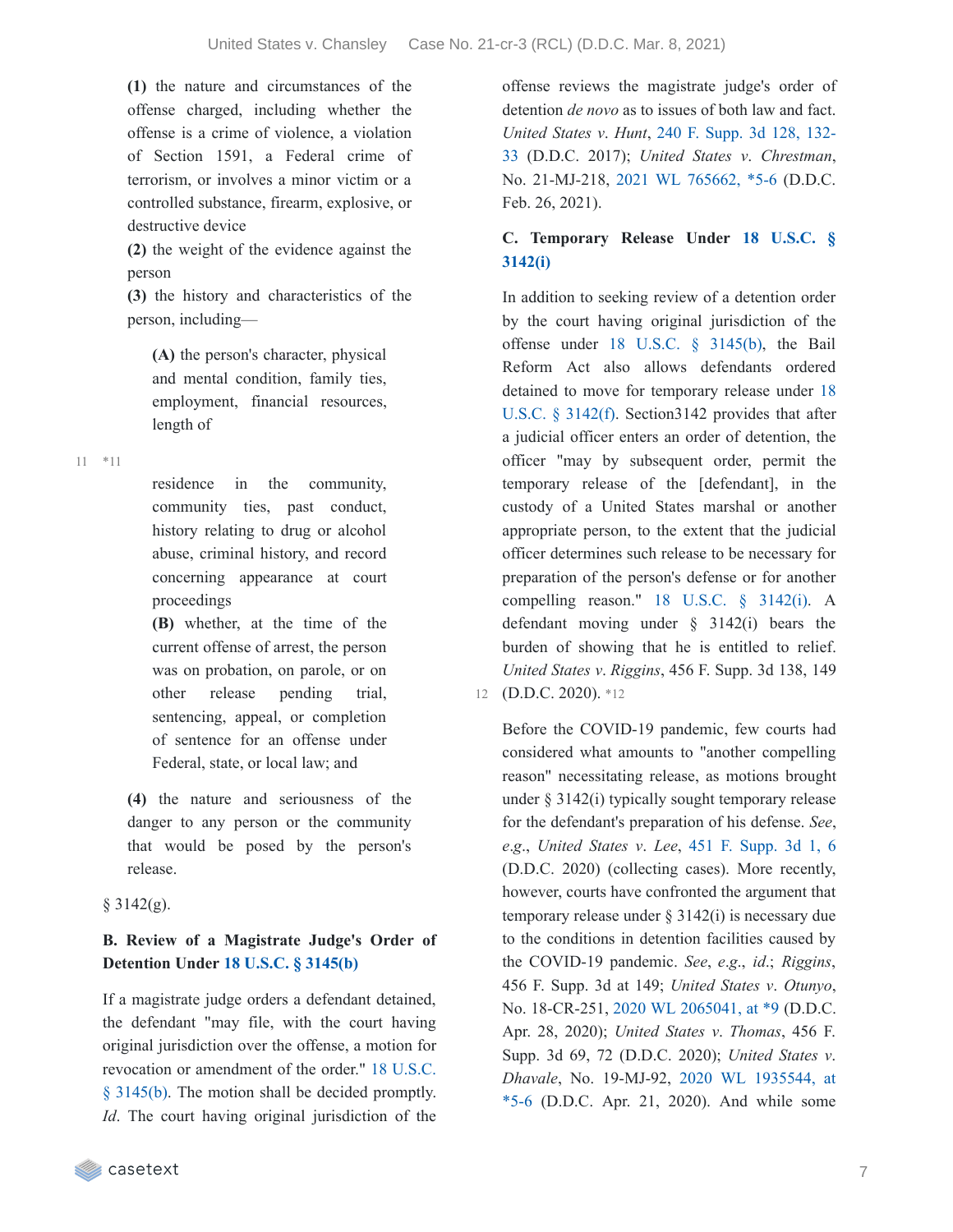courts have granted temporary release under § 3142(i) when the defendant has serious underlying health conditions that exacerbate the risk of severe illness or death from COVID-19, *see*, *e*.*g*., *Thomas*, 456 F. Supp. 3d at 78-79, courts recognize that the existence of COVID-19 alone does not present a "compelling reason" necessitating temporary release, *see*, *e*.*g*., *Dhavale*, 2020 WL 1935544, at \*5-6; *Otunyo*, 2020 WL 2065041, at \*9.

## **III. DISCUSSION**

### **A. The Bail Reform Act Authorizes Defendant's Pre-Trial Detention**

As a threshold matter, the Court must first determine whether the Bail Reform Act allows the [government](https://casetext.com/statute/united-states-code/title-18-crimes-and-criminal-procedure/part-ii-criminal-procedure/chapter-207-release-and-detention-pending-judicial-proceedings/section-3142-release-or-detention-of-a-defendant-pending-trial) to seek pre-trial detention. *See* 18 U.S.C. § 3142(f). The government argues that defendant is subject to pre-trial detention under §  $3142(f)(1)(E)$  because he carried a dangerous weapon (a six-foot spear) during the commission of the crimes charged. ECF No. 7 at 8. In response, defendant argues that he did not carry a "dangerous weapon" into the Capitol because the object he carried was not a six-foot "spear" but rather a "flagpole" with "a spear finial." ECF No. 12 at 13. The spear finial, he notes, is the 13 "traditional Native American design." *Id*. \*13

The Court agrees with the government that defendant is subject to pre-trial detention under §  $3142(f)(1)(E)^6$  $3142(f)(1)(E)^6$  Section  $3142(f)(1)(E)$  allows the government to seek pre-trial detention in cases involving "any felony that is not otherwise a crime of violence that involves a minor victim or that involves the possession or use of a firearm or destructive device . . . or any other dangerous weapon." Defendant was charged with two felonies: civil disorder in violation of 18 U.S.C. §  $231(a)(3)$  and [obstruction](https://casetext.com/statute/united-states-code/title-18-crimes-and-criminal-procedure/part-i-crimes/chapter-12-civil-disorders/section-231-civil-disorders) of an official proceeding in violation of 18 U.S.C. § [1752\(a\)\(1\).](https://casetext.com/statute/united-states-code/title-18-crimes-and-criminal-procedure/part-i-crimes/chapter-84-presidential-and-presidential-staff-assassination-kidnapping-and-assault/section-1752-restricted-building-or-grounds) ECF No. 3 at 1-2. As both parties agree, neither of these felonies is a "crime of violence" as defined by the

Bail Reform Act. *See* ECF No. 12 at 18; ECF No. 17 at 2 n.2; *see also* 18 U.S.C. § [3156\(a\)\(4\)](https://casetext.com/statute/united-states-code/title-18-crimes-and-criminal-procedure/part-ii-criminal-procedure/chapter-207-release-and-detention-pending-judicial-proceedings/section-3156-definitions) (defining "crime of violence").

> 6 Because the Court finds that defendant is subject to pre-trial detention under §  $3142(f)(1)(E)$  of the Bail Reform Act, it need not consider the government's alternative argument that defendant is also subject to detention under  $\S$ § 3142(f)(2)(A) and (f)(2)(B). *See* ECF No. 7 at 8-9.

The only issue to be decided, then, is whether a six-foot pole with a metal spearhead fixed to the top constitutes "any other dangerous weapon." §  $3142(f)(1)(E)$ . The Bail Reform Act does not define the term "dangerous weapon," nor is the Court aware of any case in this Circuit or any other that defines "dangerous weapon" as used in the Bail Reform Act. The same term is, however, used in functionally analogous contexts elsewhere in Title 18 of the U.S. Code, such as the federal assault statutes: 18 [U.S.C.](https://casetext.com/statute/united-states-code/title-18-crimes-and-criminal-procedure/part-i-crimes/chapter-7-assault/section-111-assaulting-resisting-or-impeding-certain-officers-or-employees) §§ 111 and 113. Section 111(b) criminalizes assault of a federal officer using a "deadly or [dangerous](https://casetext.com/statute/united-states-code/title-18-crimes-and-criminal-procedure/part-i-crimes/chapter-7-assault/section-111-assaulting-resisting-or-impeding-certain-officers-or-employees) weapon." 18 U.S.C.  $§ 111(b)$ . And Section  $§ 113(a)(3)$  punishes assault "with a dangerous weapon" when committed within the special maritime and territorial jurisdiction of the United States.  $\S$  113(a)(3).

As used in Sections 111 and 113, courts have consistently defined "dangerous weapon" as an object that is either inherently dangerous or is used in a way that is likely to endanger life or inflict great bodily harm. *See United States v*. *Anchrum*, 590 F.3d [795,](https://casetext.com/case/us-v-anchrum-2#p802) 802 (9th Cir. 2009); *United* \*14 14 *States v*. *Smith*, 561 F.3d [934,](https://casetext.com/case/us-v-smith-1450#p939) 939 (9th Cir. 2009) (en banc); *United States v*. *Sturgis*, 48 F.3d 784, 787-88 (4th Cir. 1995); *United States v*. *[Gibson](https://casetext.com/case/us-v-sturgis-4#p787)*, 896 F.2d [206,](https://casetext.com/case/us-v-gibson-50#p210) 210 & n.1 (6th Cir. 1990); *United States v*. *Guilbert*, 692 F.2d [1340,](https://casetext.com/case/united-states-v-guilbert#p1343) 1343 (11th Cir. 1982) (per curiam). "Inherently dangerous" weapons are those that are "obviously dangerous" such as "guns, knives, and the like." *Smith*, 561 F.3d at 939 [\(quoting](https://casetext.com/case/us-v-smith-1450#p939) *United States v*. *Riggins*, 40 F.3d 1055, 1057 (9th Cir. 1994)). [Conversely,](https://casetext.com/case/us-v-riggins-3#p1057) "objects that have perfectly peaceful purposes may

**Exercise** casetext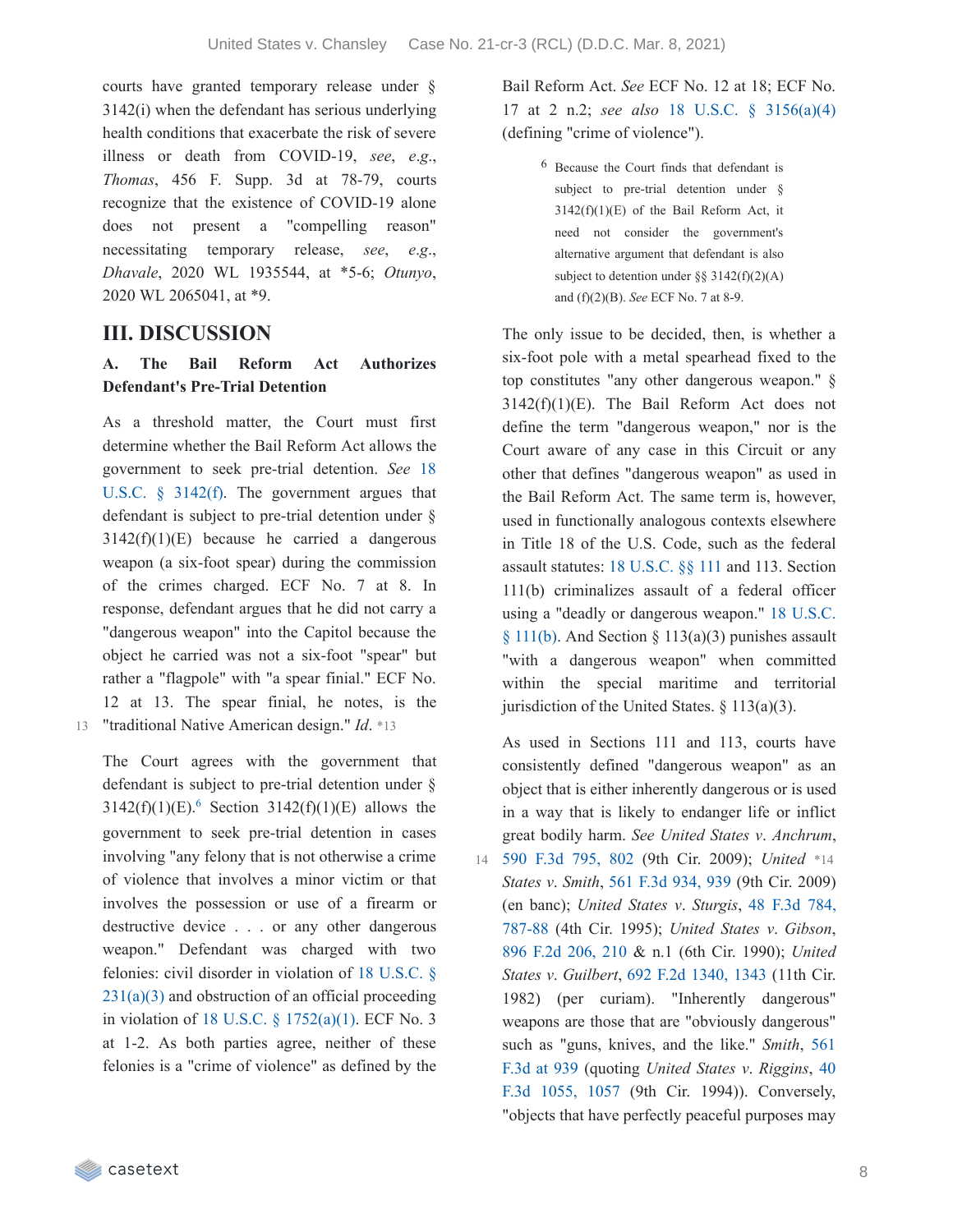be turned into dangerous weapons" when used in a manner likely to cause bodily harm. *United States v*. *Rocha*, 598 F.3d [1144,](https://casetext.com/case/us-v-rocha-13#p1154) 1154 (9th Cir. 2010).

Under this definition, the Court finds that a sixfoot pole with a metal spearhead fixed to the top is, undoubtedly, a dangerous weapon. Like a knife, it is inherently dangerous. Both objects have a sharpened point designed to inflict harm by piercing or puncturing. Moreover, a spear can inflict those puncturing and stabbing wounds at a distance, making it even more effective as an offensive weapon than a knife. Thus, because defendant's six-foot spear is inherently dangerous, it does not matter whether defendant *actually used it* to cause bodily harm while inside the Capitol. *See Smith*, 561 [F.3d](https://casetext.com/case/us-v-smith-1450#p939) at 939.

Defendant's attempt to downplay the dangerousness of the spear by characterizing it as a "flagpole" with "a spear finial" is unpersuasive. ECF No. 12 at 14. No matter the word one uses to describe the object defendant carried, defendant cannot escape the fact that he carried a six-foot pole with an approximately six-inch, sharp, metal object fastened to the top. *See* ECF No. 17 at 3. And whether the sharpened metal point is referred to as a "spear" or "a traditional Native American design," it is still, like a knife, inherently dangerous. ECF No. 12 at 13.

Perhaps most meritless of all is defendant's argument that the spear is not a "dangerous weapon" because state flags with "spear finials" 15 are "universally displayed in easily accessible \*15 public locations in all Federal Buildings." *Id*. This fact, he argues, "give[s] rise to the inevitable conclusion that the Government must not be too concerned that a member of the public will use the flagpole with an eagle or spear finial as a weapon, otherwise they would not employ [them] across the country in Federal Government Buildings." *Id*. at 13-14. Yet whether or not an object is a dangerous weapon, of course, does not turn on its availability within government buildings. By defendant's logic, knives would not be considered dangerous weapons due to their availability in government building cafeterias. The Court declines to adopt defendant's "readily-available-ingovernment-buildings" standard for determining whether an object is a "dangerous weapon" under the Bail Reform Act.

In sum, the Court finds that because this case involves a "felony that is not otherwise a crime of violence . . . that involves the possession . . . of . . . any other dangerous weapon," the government may seek defendant's pre-trial detention under 18 U.S.C.  $\frac{1}{2}$  [3142\(f\)\(1\)\(E\).](https://casetext.com/statute/united-states-code/title-18-crimes-and-criminal-procedure/part-ii-criminal-procedure/chapter-207-release-and-detention-pending-judicial-proceedings/section-3142-release-or-detention-of-a-defendant-pending-trial) When a defendant is subject to pre-trial detention, as defendant is here, the Bail Reform Act provides that the Court must order defendant detained pending trial if, after a hearing, it finds that "no condition or combination of conditions will reasonably assure the appearance of [defendant] as required and the safety of any other person and the [community."](https://casetext.com/statute/united-states-code/title-18-crimes-and-criminal-procedure/part-ii-criminal-procedure/chapter-207-release-and-detention-pending-judicial-proceedings/section-3142-release-or-detention-of-a-defendant-pending-trial) 18 U.S.C.  $\S$  3142(e)(1). In the sections that follow, the Court will address defendant's dangerousness and risk of flight. Ultimately, it concludes that no condition or combination of conditions could reasonably achieve either objective.

### **B. The Court Finds**, **by Clear and Convincing Evidence**, **that No Condition or Combination of Conditions Will Reasonably Assure the Safety of Other Persons and the Community**

The Bail Reform Act does not establish a rebuttable presumption of detention in this case. *See* 18 U.S.C. § [3142\(e\)\(2\)](https://casetext.com/statute/united-states-code/title-18-crimes-and-criminal-procedure/part-ii-criminal-procedure/chapter-207-release-and-detention-pending-judicial-proceedings/section-3142-release-or-detention-of-a-defendant-pending-trial)-(3). Accordingly, to determine whether any condition or combination 16 \*16 of conditions will reasonably assure the safety of others and the community, the Court must consider available information concerning four subjects set forth in 18 U.S.C. § [3142\(g\).](https://casetext.com/statute/united-states-code/title-18-crimes-and-criminal-procedure/part-ii-criminal-procedure/chapter-207-release-and-detention-pending-judicial-proceedings/section-3142-release-or-detention-of-a-defendant-pending-trial) Those subjects include the nature and circumstances of the offenses charged, the weight of the evidence against defendant, defendant's history and characteristics, and the nature and seriousness of the danger to any person or the community that would be posed by defendant's release. § 3142(g) (1)-(4). The Court will address each in turn.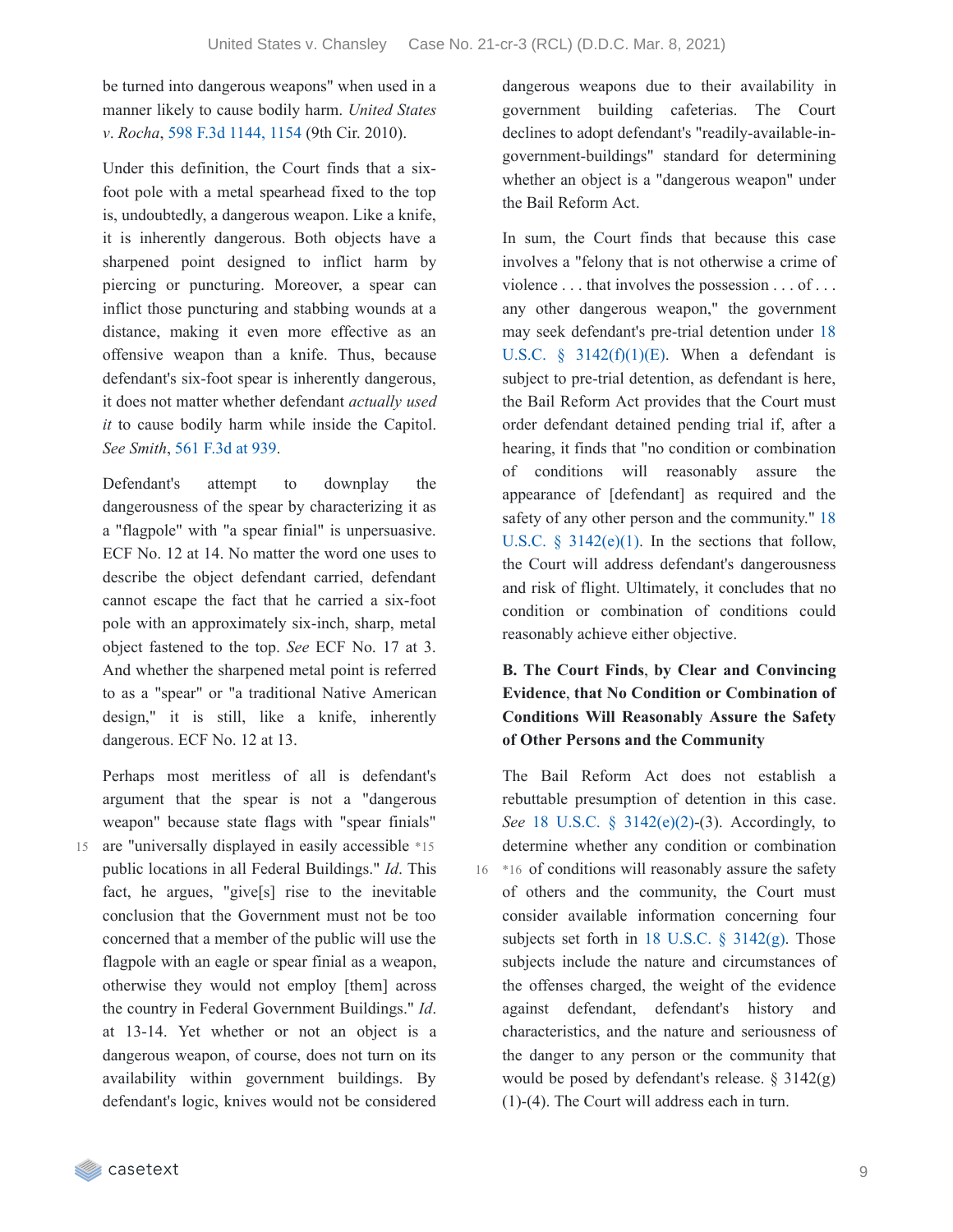## i. Nature and Circumstances of the Offenses Charged

The first factor to consider under  $\S 3142(g)$  is "the nature and circumstances of the offense charged, including whether the offense is a crime of violence, a violation of section 1951, a Federal crime of terrorism, or involves a minor victim or a controlled substance, firearm, explosive, or destructive device." 18 U.S.C.  $\frac{1}{2}$  [3142\(g\)\(1\)](https://casetext.com/statute/united-states-code/title-18-crimes-and-criminal-procedure/part-ii-criminal-procedure/chapter-207-release-and-detention-pending-judicial-proceedings/section-3142-release-or-detention-of-a-defendant-pending-trial). Though defendant was not charged with any of the offenses listed in  $\frac{1}{2}$  3142(g)(1), defendant's conduct on and after January 6th indicates his willingness to resort to violence to undermine the legitimate functions of the United States government. Furthermore, defendant's refusal to obey orders from law enforcement while inside the Capitol building indicates that he would not comply with conditions of release imposed to keep the public safe.

### *a*. *Defendant's Actions and Statements Evince a Willingness to Resort to Violence to Halt the Legitimate Functions of the United States Government*

On January 6, 2021, defendant publicly and proudly displayed his intent to disrupt the legitimate functions of our government. Most troubling of all, however, is the fact that defendant's actions and statements on and leading up to January 6th indicate his willingness to halt those functions by means of violence. Defendant entered the Capitol building carrying a six-foot pole with a metal spearhead fixed to the top. ECF No. 17 at 3. Once inside, he disobeyed orders from Capitol Police Officer Robishaw to leave the building and encouraged other rioters by yelling

17 \*17 through his bullhorn. ECF No. 7 at 3-4. Eventually, he made his way into the Senate Chamber, where he banged his spear on the ground, screamed obscenities, and refused to let Officer Robishaw use his bullhorn to get rioters out of the Chamber. ECF No. 7 at 4; ECF No. 17 at 3-5. Defendant then walked up to the dais, asked another rioter to photograph him, and sat in

the Vice President's chair. ECF No. 17 at 4. Defendant, like every other person in this country, has the right to assemble and to peacefully protest. What he cannot do, however, is storm into the Capitol building during a joint session of Congress to stop Congress from certifying the results of a lawful election.

Shedding light on defendant's actions, and distinguishing him from many others present that day, are the statements defendant made leading up to and on January 6th. Before the Court considers those statements, however, it must first confront an objection defendant raises to doing so: that considering his statements when deciding whether to detain him pending trial would violate his First Amendment right to free expression. ECF No. 12 at 20-21; ECF No. 18 at 8.

Defendant is mistaken. While caselaw suggests that "mere advocacy" alone is insufficient for a finding of dangerousness, *Leary v*. *United States*, 431 [F.2d](https://casetext.com/case/leary-v-united-states-4#p91) 85, 91 (5th Cir. 1970), the Supreme Court has explicitly held that courts *may* consider otherwise-protected speech to establish a defendant's motive or intent during the commission of some other unlawful conduct. *Wisconsin v*. *Mitchell*, 508 [U.S.](https://casetext.com/case/wisconsin-v-mitchell#p489) 476, 489 (1993) (holding that the First Amendment "does not prohibit the evidentiary use of speech to establish the elements of a crime or to prove motive or intent"). So whether defendant's speech *itself* was criminal is an issue the Court need not decide today. For even if his statements were themselves protected, the First Amendment does not prohibit their consideration as evidence of motive or intent. Indeed, consistent with that principle, courts often consider a defendant's statements as evidence of motive or intent when deciding whether he should \*18 be detained pending trial. *See*, *e*.*g*., *United* 18 *States v*. *Daniels*, No. 18-CR-5, 2018 WL 620537, at \*6 (N.D. Tex. Jan. 30, 2018); *United States v*. *Ervin*, 818 F. Supp. 2d 1314, [1317-18](https://casetext.com/case/us-v-ervin-21#p1317) (M.D. Ala. 2011); *United States v*. *[Mehanna](https://casetext.com/case/us-v-mehanna-2#p165)*, 669 F. Supp. 2d 160, 165 (D. Mass. 2009); *United States v*. *Reiner*, 468 F. [Supp.](https://casetext.com/case/us-v-reiner#p399) 2d 393, 399 (E.D.N.Y. 2006).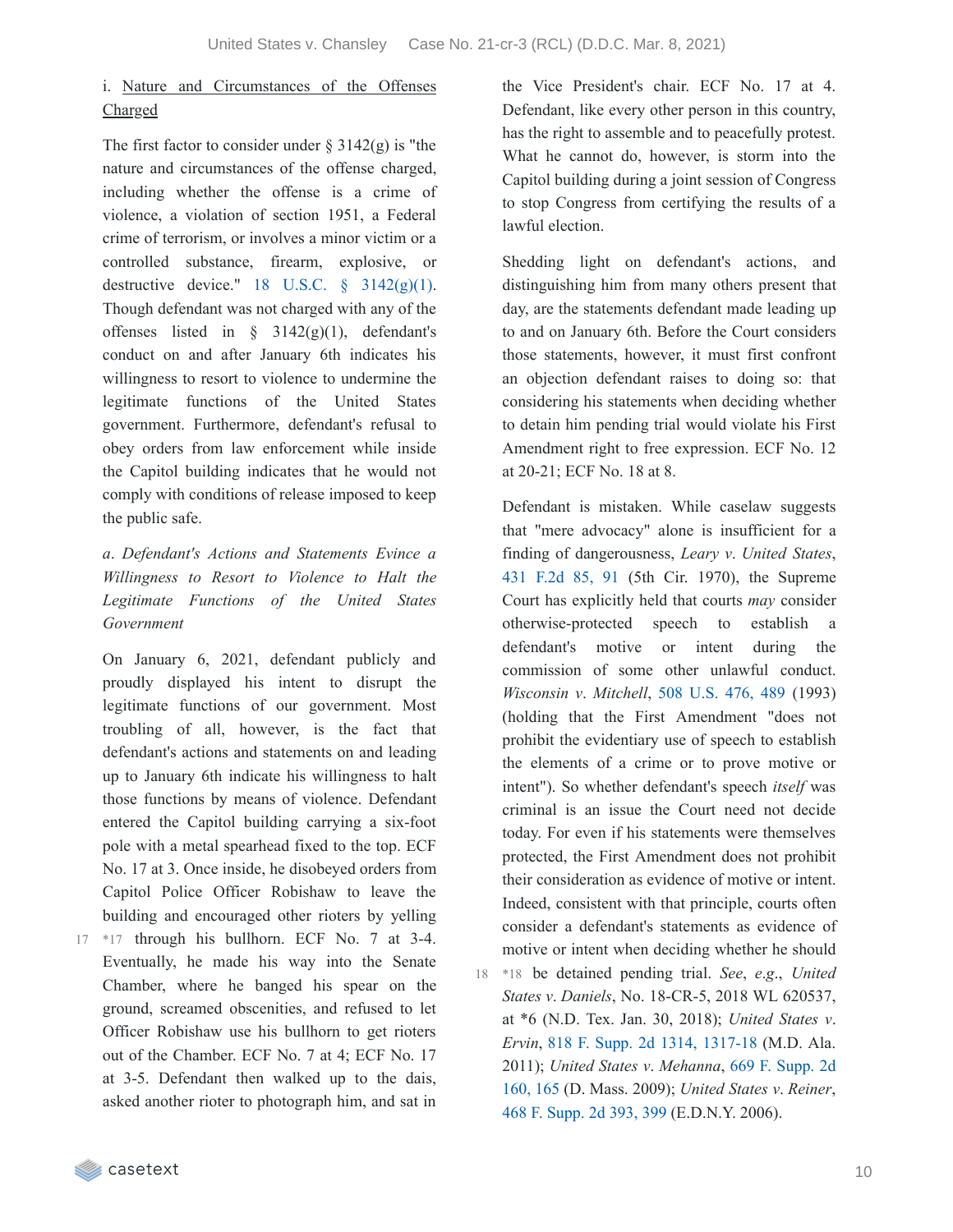Here, defendant's statements on and before January 6th show that, over time, defendant cultivated an intent to halt the legitimate functions of the United States government and a willingness to resort to violence to do so. In November 2020, defendant made statements on Twitter promoting "identifying and then hanging those he believes to be traitors within the United States government." ECF No. 11 at 11. Once inside the Capitol, he screamed at Officer Robishaw that the rioters were there to "get Congressional leaders." ECF No. 7 at 4. After defendant made his way into the Senate Chamber, he announced that Vice President Mike Pence is a "fucking traitor" and left a note for the Vice President on the Senate dais reading, "ITS ONLY A MATTER OF TIME JUSTICE IS COMING!" *Id*. at 4-5. Defendant then thanked God for "allowing us to get rid of the communists, the globalists, and the traitors within our government." ECF No. 17 at 5. These statements cast a shadow in both directions. They show that defendant entered the Capitol building on January 6th not to ponder Statuary Hall, but with an intent to disrupt the functions of our government by means of force. They also illustrate the types of future conduct defendant may engage in should he be released pending trial.

At the hearing and in his briefs, defendant characterizes himself as a peaceful person who was welcomed into the Capitol building on January 6th by police officers. The Court finds none of his many attempts to manipulate the evidence and minimize the seriousness of his actions persuasive. First, defendant argues that the note he left for Vice President Pence was not meant to be a threat. ECF No. 12 at 16. In support of this argument, he points to video footage of him

writing \*19 the note, which he says shows "the 19 caution employed . . . to make sure that he replaced the writing utensil utilized to write the note carefully back into the holder from which it had been originally garnered." *Id*. Additionally, he

argues, the words written simply mirrored statements made earlier that day by President Trump. *Id*.

Defendant's focus on this minutia does not change the Court's view of the overall tenor of his statements both before and during the assault on the Capitol. Long before January 6th, defendant publicly promoted the hanging of those he believed to be "traitors" in the United States government. ECF No. 11 at 11. Defendant's views on that subject did not dissipate with time. For after he breached the Senate Chamber, defendant announced that he would sit in the Vice President's chair because Vice President Pence is a "fucking traitor." ECF No. 17 at 4. Then, he left a note to Vice President Pence saying, "ITS ONLY A MATTER OF TIME JUSTICE IS COMING!" *Id*. at 5. Reading that note in the context of defendant's earlier promotion of the execution of "traitors" invalidates the notion that defendant breached the Capitol merely to leave peaceful, political commentary on the Senate dais.

Second, defendant argues that "but for the actions and words" of former President Trump, he would not have entered the Capitol building. ECF No. 12 at 10. He claims that he merely "heeded the invitation" of President Trump to "walk down Pennsylvania Avenue and go to the Capitol." *Id*. at 11. To substantiate this claim, defendant points to former President Trump's impeachment trial. *See id*. at 11-13. The Court need not question the sincerity of this claim. Even taking defendant's claim at face value, it does not persuade the Court that defendant would not pose a danger to others if released. If defendant truly believes that the only reason he participated in an assault on the U.S. Capitol was to comply with President Trump's orders, this shows defendant's inability (or refusal) to exercise his independent judgment and conform his behavior \*20 to the law. These are not the 20 qualities of a person who can be trusted on conditional release. Moreover, the fact that defendant attributes his actions on January 6th to President Trump does little to persuade the Court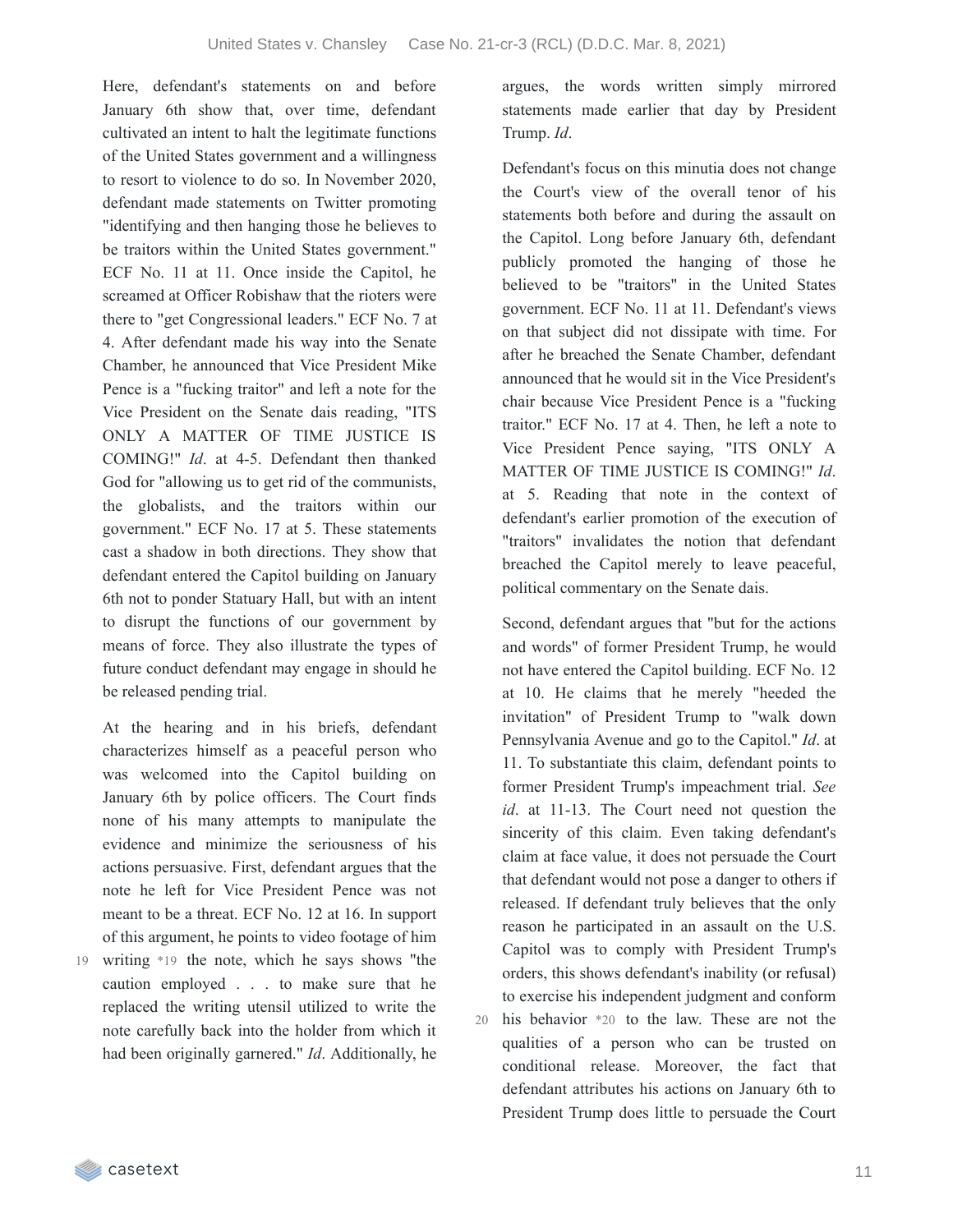that defendant will not act in the same or similar ways again. In fact, in his interview with 60 Minutes+, defendant stated that he does not regret his loyalty to former President Trump. 60 Minutes+ Interview, *supra* at 12:50-12:54.

For the same reasons, the Court finds unpersuasive defendant's argument that he should be credited because he "admonished others to go home when Trump finally tweeted that it was time to go home." ECF No. 18 at 7. Tellingly, defendant decided it was time to leave not because of the violence and destruction that took place, but because President Trump told him to. Again, defendant refused to exercise his independent judgment in assessing the situation. The fact that defendant left the building only once President Trump told him to—after ignoring the same pleas from Capitol Police Officer Robishaw—further illustrates defendant's disrespect for law enforcement.

Third, defendant argues that he "did not have any specific plan to travel to or enter into the Capitol." *Id.* at 20. Evidence in the record, however, belies the claim that the events of January 6th happened on a whim. As Magistrate Judge Fine noted in her findings of fact, defendant made statements on Twitter in November 2020 promoting the "identifying and then hanging those he believes to be traitors within the United States government." ECF No. 11 at 11. And as defendant himself acknowledged in one of the public statements made since his arrest, "[t]here is a lot that happened over time which led up to January 6, 2021." ECF No. 12 at 11. The Court thus finds incredible defendant's claim that he had no plans to travel to or enter the Capitol.

Fourth, the fact that the 46th Presidential Inauguration has already occurred does not persuade the Court that defendant no longer poses 21 a danger to other persons and the community. \*21 *See* ECF No. 12 at 7. The statements defendant has made to the public from jail show that defendant does not fully appreciate the severity of the allegations against him. To the contrary, he believes that *he*—not the American people or members of Congress—was the victim on January 6th. *See* ECF No. 12 at 11. In his public statement made on February 8, 2021, defendant stated, " [p]ease be patient with me and other peaceful people who, like me, are having a very difficult time piecing together all that *happened to us*, around us, and by us." *Id*. (emphasis added).

Defendant's perception of his actions on January 6th as peaceful, benign, and well-intentioned shows a detachment from reality. *See* 60 Minutes+ Interview, *supra* at 04:21-4:25 ("I was peaceful. I was civil. I was calm. I said a prayer and I sang a song."); ECF No. 12 at 11 ("Please be patient with me and other peaceful people . . . ."). When asked to characterize his actions on January 6th during the 60 Minutes+ interview, defendant stated, " [w]ell, I sang a song, and that's a part of shamanism. It's about creating positive vibrations in a sacred chamber." 60 Minutes+ Interview, *supra* at 00:24-00:40. And though defendant expressed remorse about going inside the Capitol building on January 6th, *see* ECF No. 12 at 11, defendant was not charged with simple trespass. In addition to being charged with entering and remaining in a restricted building, defendant was also charged with civil disorder, obstructing an official proceeding, disorderly and disruptive conduct in a restricted building, violent entry and disorderly conduct in a Capitol building, and parading, demonstrating, or picketing in a Capitol building. ECF No. 3 at 1-3. If defendant does not understand the severity of the allegations against him, the Court finds no reason to believe he would not commit the same or similar actions again.

Finally, defendant claims that by the time he arrived at the Capitol, he "casually" walked up the steps "among a crowd of similarly peaceful people" toward the entrance as he passed police officers who told him, "the building is yours." ECF No. 18 at 4. In support of this claim, defendant \*22 submits a seventeen-second YouTube clip. *Id*. (citing Unlisted Video, *YouTube* 22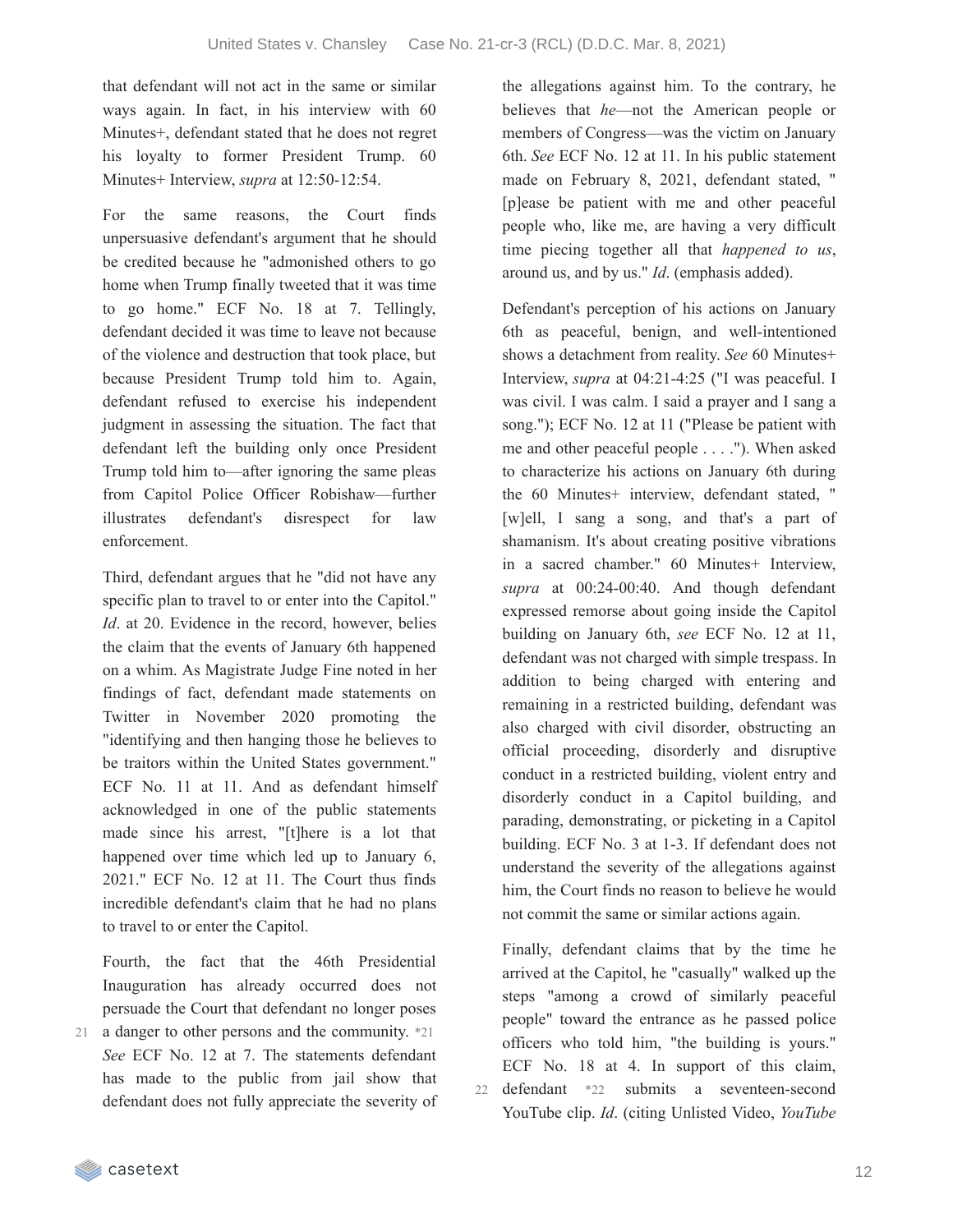(Jan. 14, 2021), https://www.youtube.com/watch? v=BxVSFagSMGM&t) (hereinafter "Unlisted Video"). The clip shows officers wearing black body armor walking down steps through a path cleared by a large group of civilians. Unlisted Video, *supra* at 00:00-00:13. Defendant—wearing his red, white, and blue face paint and horned headdress—appears on the steps among the crowd. An unidentified speaker standing behind the camera then says, "We have the building. They're withdrawing. There's nobody else inside." *Id*. Another unidentified speaker standing outside the view of the video responds to the first speaker: "What do you mean there's nobody else inside?" *Id*. The first speaker replies, "We just extracted. This is the cops. The building is yours," and motions with his hand up the steps. *Id*.

This piece of evidence has two flaws. First, defendant submits this clip as evidence that he was welcomed into the building by Capitol Police officers. But as discussed at the hearing, it is deeply unclear from the video who stated, "the building is yours." Without this information, the Court certainly cannot construe this statement as an invitation from police officers to enter the building. Second, we do not know at what point during the siege the video was taken. This is problematic. If rioters had already breached the Capitol, the officers walking down the stairs may have been *forced* out of the building. So the statement "the building is yours" may have been factually accurate—rioters were indeed in control of the building—but hardly an endorsement by officers of their breach. At the hearing, the Court raised these issues with defense counsel and asked him to explain why he believed the video showed police officers inviting defendant in. Defense counsel responded, candidly, that he believed the video to corroborate defendant's claim because the media had portrayed the video that way. As defense counsel should be well aware, \*23 relying 23

on the media's interpretation of evidence to substantiate a claim will not suffice in a court of law.

Not only is defendant unable to offer evidence substantiating his claim that he was waved into the Capitol, but evidence submitted by the government proves this claim false. A video submitted by the government captures rioters breaking through the windows of the Capitol building. ECF No. 23, Ex. 2 at 00:10-00:25. At the same moment that rioters smash the glass and crawl through the windows, the video pans over to show a large group of rioters walking through an adjacent doorway into the Capitol building. *Id*. at 00:24-00:30. Included in that group is defendant, who is easily identifiable by his horned headdress. *Id*. at 00:26-00:34. The government's video shows that defendant blatantly lied during his interview with 60 Minutes+ when he said that police officers waved him into the building. 60 Minutes+ Interview, *supra* at 05:07-05:08. Further, this video confirms that defendant did not, as defense counsel claims, enter the building "contemporaneously with the exiting by Capitol Police." ECF No. 12 at 16. Nor did he enter, as defense counsel represents, in the "third wave" of the breach. To the contrary, he quite literally spearheaded it.

In sum, defendant has evinced an intent to disrupt the legitimate functions of the United States government and a willingness to resort to violence to do so. This intent indicates that ordering defendant released pending trial would pose a danger to the public.

### *b*. *Defendant's Statements and Actions on January 6th Show That He Will Not Comply with Court-Ordered Conditions of Release*

Not only do the circumstances of the crimes charged indicate that defendant poses a risk to public safety, but defendant's actions also show that he will not comply with Court-ordered conditions of release. Defendant's conduct inside the Capitol building on January 6th demonstrates his willingness to openly and publicly flout orders from law enforcement. When Officer Robishaw 24 \*24 attempted to calm the crowd inside the Capitol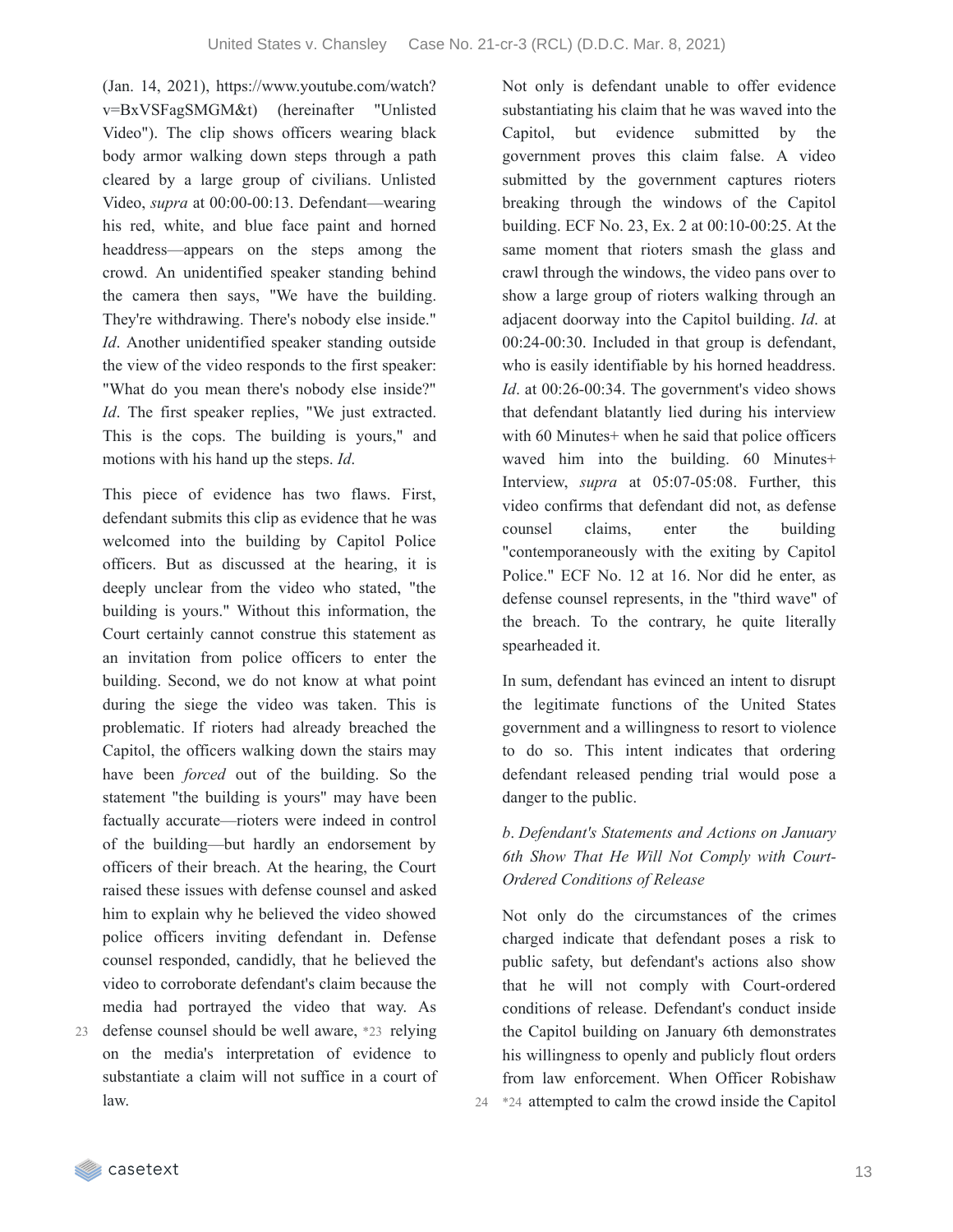building, defendant used his bullhorn to encourage other rioters. ECF No. 7 at 3-4. And when Officer Robishaw asked the rioters to leave the building, defendant disobeyed this order and instead headed up a stairwell toward the Senate Chamber. *Id*. at 3. Once inside the Senate Chamber, defendant refused to cooperate when Officer Robishaw asked to use his bullhorn to get the rioters out of the Chamber. *Id*. at 4. Based on this conduct, the Court has no faith that defendant would comply with conditions of release, such as a curfew or an ankle monitor. [7](https://casetext.com/_print/doc/united-states-v-chansley-1?_printIncludeHighlights=false&_printIncludeKeyPassages=false&_printIsTwoColumn=true&_printEmail=&_printHighlightsKey=#N197466)

> 7 In the 60 Minutes+ Interview, defendant says that he was "escorted" into the Senate Chamber. 60 Minutes+ Interview, *supra* at 5:09-5:15. It is true that video footage shows defendant walking into the Chamber in front of a Capitol Police officer. *See* New Yorker Footage, *supra* at 6:17-6:24. But everything captured on the video after defendant's entrance undercuts that claim. While inside the Senate Chamber, Officer Robishaw repeatedly asked defendant and other rioters present to leave the area. *Id*. at 6:40-6:43, 7:27-7:29. And though Officer Robishaw did so in a polite tone while inside the Chamber, it is clear from the video that the officer was vastly outnumbered. *See id*. at 7:17-7:23.

#### ii. Weight of the Evidence

Furthermore, the evidence that defendant carried a dangerous weapon, disobeyed law enforcement officers, and obstructed lawful government proceedings is not weak or ambiguous. To the contrary, defendant's conduct on January 6th was extensively documented, making him one of the most well-known rioters present that day. *See* ECF No. 17 at 3-5. So not only does the evidence against defendant paint a picture of an individual willing to resort to violence to stop the legitimate functions of our government, but that evidence is voluminous and strong.

Defendant does not challenge the overwhelming weight of the evidence against him. Instead, he attempts to counterbalance that evidence by raising the defense of "estoppel by entrapment." ECF No. 12 at 21. Specifically, defendant argues that because he felt that he was answering the call of President Trump and acting in reliance on President Trump's statements, prosecuting him for his actions on January 6th would violate the Due Process Clause. *Id*. (citing \*25 *Cox v*. *Louisiana*, 379 [U.S.](https://casetext.com/case/cox-v-louisiana) 536 (1965); *Raley v*. *Ohio*, 360 [U.S.](https://casetext.com/case/raley-v-ohio) 423 (1959)). The Court need not dwell on defendant's invocation of the estoppel-by-entrapment defense. The same argument was raised and rejected in another case involving a participant in the January 6th events, and the Court adopts the reasons for rejecting that argument set forth there by Chief Judge Beryl Howell. *See Chrestman*, 2021 WL 765662, at \*11-14. 25

#### iii. History and Characteristics of the Defendant

Next, defendant's history and characteristics further indicate that no condition or combination of conditions would reasonably assure the safety of any other person and the community. Though defendant has no criminal history, the Court finds his blatant disregard for the law on January 6th to be a telling indicator of how defendant would act if released pending trial. Not only did defendant have the audacity to enter the U.S. Capitol during a joint session of Congress, disrupt the certification of the Electoral College vote, and walk into the Senate Chamber, but he did so with full knowledge that he was being captured on film. *See*, e.g., ECF No. 17 at 5. In fact, he even asked another rioter in the Senate Chamber to photograph him on the dais. *Id*. These are not the actions of a person who is shy about breaking the law. And, as explained in detail above, defendant's statements after January 6th indicate that does not fully appreciate the severity of the charges brought against him.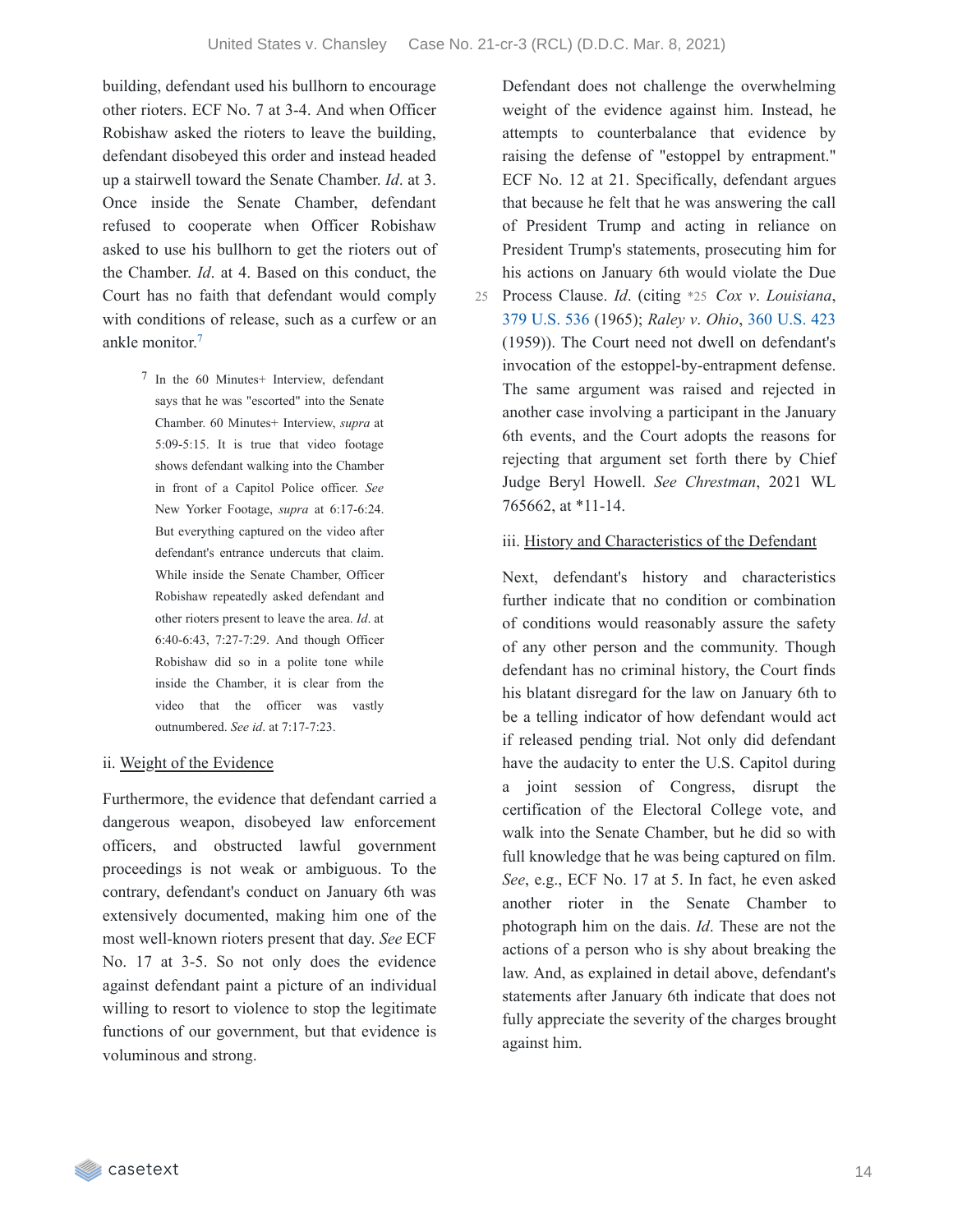Furthermore, defendant's history of drug use and his willingness to lie about that drug use are yet more examples of defendant's willingness to openly break the law. *United States v*. *Chansley*, 2:21-mj-05000-DMF, ECF No. 5 at 9. A pre-trial services report prepared in the District of Arizona reported that defendant smokes marijuana three times per week. *Id*. And though defendant told pre-trial services that he does not use any other drugs, defendant has openly stated on his podcast that he uses psychoactive substances and mushrooms as part of his shamanistic \*26 practice. *Id*. Thus, despite having no criminal record, defendant's actions on January 6th were not the first time he broke federal law and publicly

displayed his remorseless for having done so.

26

Defendant argues that he should be credited for contacting law enforcement officers as soon as he became aware of their interest in him. ECF No. 12 at 19. His willingness to speak to law enforcement officers, however, does not persuade the Court that he appreciates the gravity of the allegations against him or that he will not break the law again. Defendant's statements to law enforcement officers and NBC News before his arrest indicate that he did not believe he did anything wrong. *See* ECF No. 7 at 6. In fact, defendant told the officers that he would go back to Washington, D.C. if he had the chance. *Id*. He also said that he had plans to go to the Arizona State Capitol. *Id*. These statements are not those of a person who turned himself in after acknowledging his own guilt.

Furthermore, defendant did not "peacefully surrender himself to authorities upon request," as he says he did. ECF No. 12 at 19. Defendant seeks to portray his trip to the FBI office in Phoenix, Arizona as evidence of his willingness to submit to lawful authority. However, at the time defendant arrived at the Phoenix field office in for his second interview, the criminal complaint and arrest warrant were still sealed. ECF No. 7 at 6. So not only did defendant believe that he had done nothing wrong when he arrived at the field office that day, but he also was unaware of the warrant

issued for his arrest. Therefore, defendant did not self-surrender. Instead, he merely visited the FBI office for an interview and happened to be arrested while there because of the outstanding warrant. The Court thus finds that defendant's interactions with law enforcement in the days leading up to his arrest do not indicate cooperation warranting pre-27 trial release.  $8 \times 27$  $8 \times 27$ 

> 8 Defendant also explains that he offered to speak at President Trump's impeachment trial. ECF No. 12 at 10, 12. Apparently, defense counsel would like the Court to infer from this offer that defendant is no longer under President Trump's spell. There are two problems with this inference. First, defendant was not actually called as a witness, so the Court is unable to consider this hypothetical testimony as it pertains to his flight risk. Second, the notion that defendant is no longer beholden to President Trump is undercut by defendant's statement on 60 Minutes+ that he does not regret his loyalty to the former President. 60 Minutes+ Interview, *supra at* 12:52- 12:56. --------

### iv. Nature and Seriousness of the Danger Posed to the Community by Defendant's Release

The nature and seriousness of the danger posed by defendant's release also weigh in favor of pre-trial detention. The Court cannot overstate the gravity of defendant's conduct on January 6th. Were defendant released pending trial, he would have the opportunity to again attempt to disrupt the United States government or harm members of Congress. Moreover, defendant's release would allow him to plan with others who might be willing to engage in these acts. Given the nature of this risk, the Court finds that ordering defendant to remain on home confinement would not sufficiently protect the public. And though the Court could also order that defendant is prohibited from communicating with others via telephone or the Internet, the Court is not persuaded that defendant would comply with this condition. In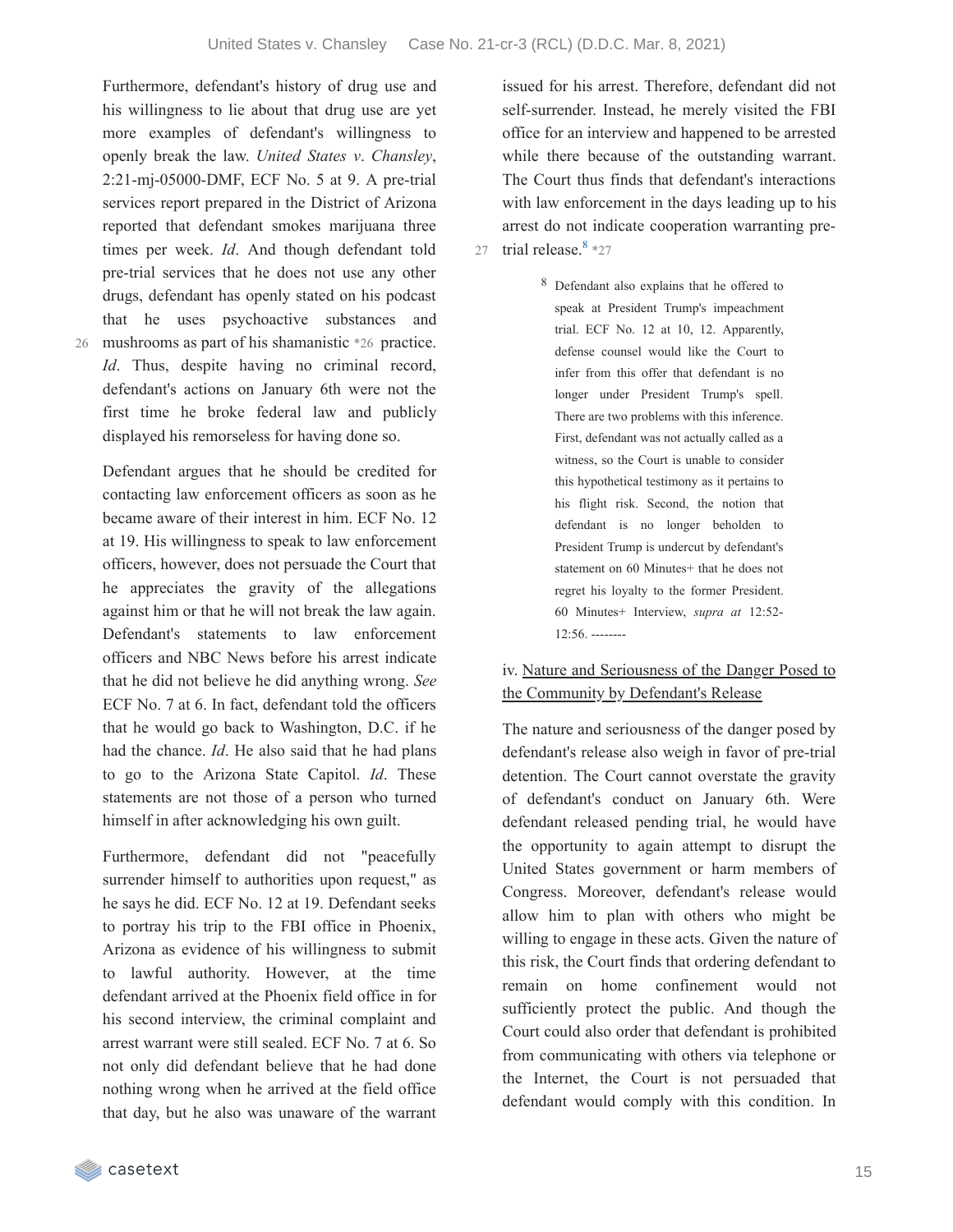support of this finding, the Court relies on defendant's alleged refusal to follow directives from law enforcement officers once inside the Capitol building. His flagrant disrespect for law enforcement indicates that he would not adhere to conditions imposed by this Court.

For these reasons, the Court finds by clear and convincing evidence that no condition or combination of conditions of release could reasonably assure the safety of other persons and the community. *See* 18 U.S.C. § [3142\(e\)\(1\).](https://casetext.com/statute/united-states-code/title-18-crimes-and-criminal-procedure/part-ii-criminal-procedure/chapter-207-release-and-detention-pending-judicial-proceedings/section-3142-release-or-detention-of-a-defendant-pending-trial)

## **C. The Court Finds**, **by a Preponderance of the Evidence**, **that No Condition or Combination of Conditions Will Reasonably Assure Defendant's Appearance as Required**

Next, the Court must determine whether any condition or combination of conditions would reasonably assure defendant's appearance as required. 18 U.S.C.  $\S$  [3142\(e\)\(1\).](https://casetext.com/statute/united-states-code/title-18-crimes-and-criminal-procedure/part-ii-criminal-procedure/chapter-207-release-and-detention-pending-judicial-proceedings/section-3142-release-or-detention-of-a-defendant-pending-trial) Again, the Court must consider the circumstances set forth in §  $3142(g)$  to make this finding. Based on the gravity \*28 of the conduct leading to the crimes charged, 28 the weight of the evidence against defendant, defendant's ties to the group "QAnon," and the lack of an appropriate custodian, the Court finds by a preponderance of the evidence that no conditions of release would mitigate the risk of flight.

### i. Nature and Circumstances of the Offense Charged

Defendant faces serious penalties if convicted of the offenses charged. The first of defendant's two felony charges, civil disorder in violation of 18 U.S.C. § 231(a)(3), carries a [maximum](https://casetext.com/statute/united-states-code/title-18-crimes-and-criminal-procedure/part-i-crimes/chapter-12-civil-disorders/section-231-civil-disorders) sentence of five years' [imprisonment.](https://casetext.com/statute/united-states-code/title-18-crimes-and-criminal-procedure/part-i-crimes/chapter-12-civil-disorders/section-231-civil-disorders) *See* 18 U.S.C. §  $231(a)(3)$ . The second felony charged, obstruction of an official proceeding in violation of 18 U.S.C. §  $1512(c)(2)$ , carries a maximum sentence of twenty years' [imprisonment.](https://casetext.com/statute/united-states-code/title-18-crimes-and-criminal-procedure/part-i-crimes/chapter-73-obstruction-of-justice/section-1512-tampering-with-a-witness-victim-or-an-informant) *See* 18 U.S.C. §  $1512(c)(2)$ . Though defendant represents that he does not have any prior criminal history (save a speeding ticket on his drive home from the

Capitol) convictions for the charged offenses could nevertheless result in a substantial term of imprisonment. *See* ECF No. 12 at 14 & n.1. This fact weighs in favor of pre-trial detention.

#### ii. Weight of the Evidence

The strong weight of the evidence against defendant also increases the risk that he will flee. As explained above, defendant's actions inside the Capitol were photographed and captured on video. *See*, *e*.*g*., ECF No. 17 at 3-5. Defendant has also admitted, both to law enforcement and in public statements, that he was the individual wearing the horned headdress and face paint inside the Capitol on January 6th. ECF No. 7 at 5-6; ECF No. 12 at 11. The overwhelming weight of the evidence may further prompt defendant to flee and thus weighs in favor of pre-trial detention.

#### iii. History and Characteristics of the Defendant

Next, defendant's history and characteristics further suggest that no conditions can mitigate the risk that defendant will flee. At the detention hearing before Magistrate Judge Fine, the \*29 government proffered evidence indicating that defendant is a leader and mascot of "QAnon," a group that preaches conspiracy theories and has become widely publicized in recent months. *United States v*. *Chansley*, 2:21-mj-05000-DMF, ECF No. 5 at 9. Given his prominent position in this group, the government argued, defendant is able to "quickly raise large sums of money for travel through non-traditional sources." *Id*. Indeed, defendant has previously "demonstrated an ability to travel long distances using untraceable methods." *Id*. Despite being unemployed and having no known source of income, defendant has traveled across the country to attend protests. ECF No. 11 at 12. 29

In response, defendant argues that he is not a flight risk because he has resided in Phoenix, Arizona his entire life, lives with his mother, does not travel internationally (except for during his service with the U.S. military), does not have a passport,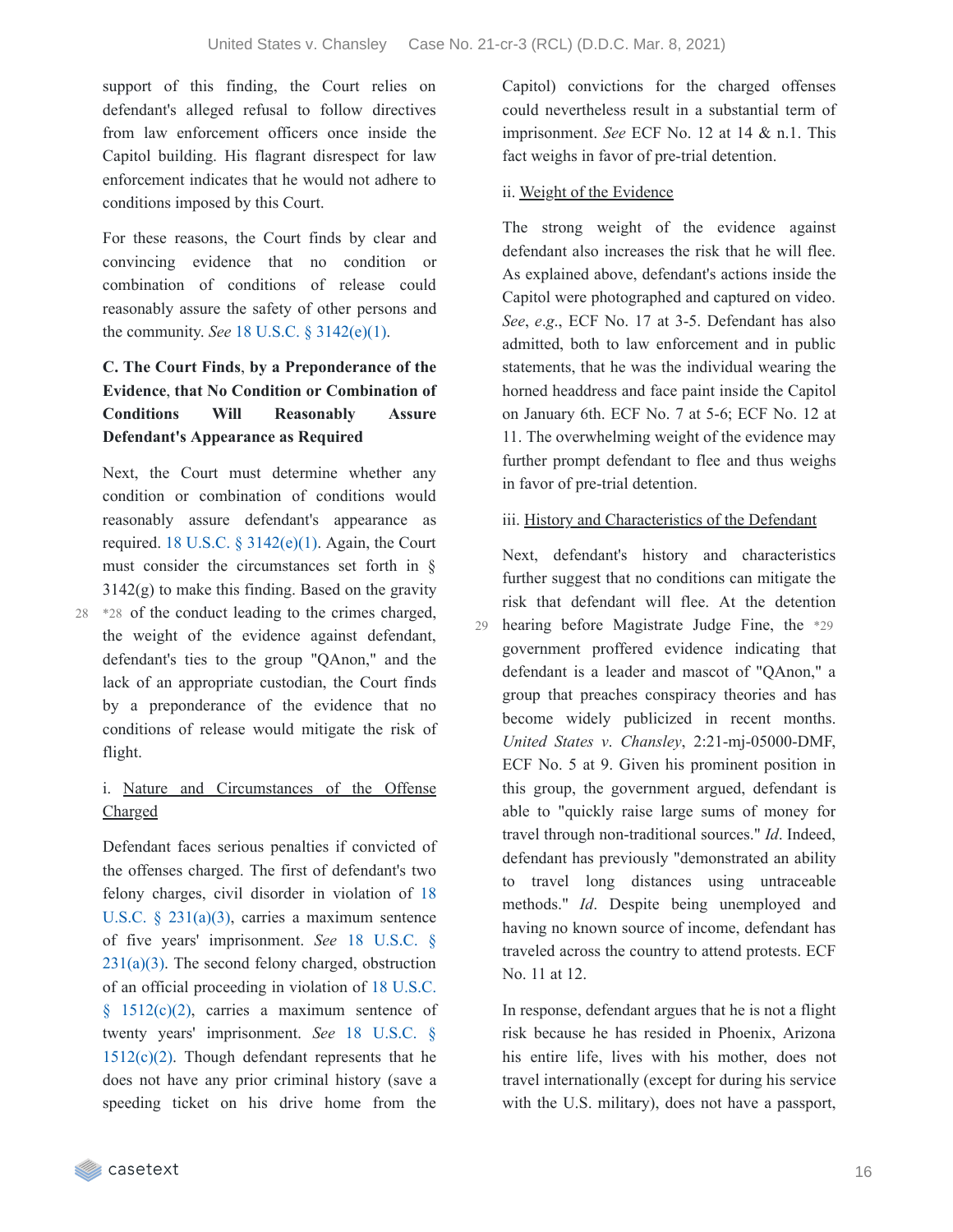and does not have a criminal history. ECF No. 12 at 14. The facts that he has lived in one place his entire life, does not travel internationally, and does not have a passport do not persuade the Court that defendant would not abscond somewhere inside the United States. As for defendant's lack of a criminal record, the Court finds that the seriousness of the allegations against him and the video footage of defendant's actions on January 6th reveal defendant's current state of mind and willingness to break the law. Finally, defendant's plan to return to his mother's house would not mitigate his risk of flight. In the March 4, 2021 interview with 60 Minutes+, defendant's mother repeatedly stated that her son did nothing wrong on January 6th. 60 Minutes+ Interview, *supra* at 13:23-13:40, 17:40-17:52. Instead, she said, her son merely "walked through open doors" and was "escorted into the Senate." *Id*. Defendant's mother further stated that she believes defendant to be "innocently sitting in a prison cell." *Id*. at 17:44. The Court is not persuaded that defendant's mother will ensure his compliance with any conditions of release imposed, and defendant 30 identifies no other custodian. \*30

Finally, defendant also argues that he is not a risk of flight because he is a "man of Shamanic faith," has written and self-published two books, "has zero interest in dealing with and addressing all matters political," is an "artist," "wishes to continue his longstanding effort to support abused children," has "created on-line classes on the Shamanic faith," and "wishes to focus his energies and efforts on strengthening his commitment to his faith and the principle of Ahimsa, [i.e.,] being one which promotes living a life which does no harm to any living being, regardless of its size or complexity." ECF No. 12 at 14-15. Though possibly relevant at sentencing, these arguments about defendant's faith, aspirations, and interests are irrelevant to the question of whether any conditions will reasonably assure defendant's appearance as required.

In sum, the Court finds by a preponderance of the evidence that no condition or combination of conditions will reasonably assure defendant's appearance as required. *See Xulam*, 84 [F.3d](https://casetext.com/case/us-v-xulam#p442) at 442.

### **D. Defendant Has Not Shown a "Compelling Reason" Necessitating Temporary Release Under 18 U.S.C. § [3142\(i\)](https://casetext.com/statute/united-states-code/title-18-crimes-and-criminal-procedure/part-ii-criminal-procedure/chapter-207-release-and-detention-pending-judicial-proceedings/section-3142-release-or-detention-of-a-defendant-pending-trial)**

In addition to his motion to vacate Magistrate Fine's order of detention, defendant seeks the [alternative](https://casetext.com/statute/united-states-code/title-18-crimes-and-criminal-procedure/part-ii-criminal-procedure/chapter-207-release-and-detention-pending-judicial-proceedings/section-3142-release-or-detention-of-a-defendant-pending-trial) relief of temporary release under 18 U.S.C. § 3142(i). ECF No. 12 at 24. Section 3142(i) provides that after issuing an order of detention:

The judicial officer may, by subsequent order, permit the temporary release of the [defendant], in the custody of a United States marshal or another appropriate person, to the extent that the judicial officer determines such release to be necessary for preparation of the person's defense or for another compelling reason.

#### 18 U.S.C. § [3142\(i\).](https://casetext.com/statute/united-states-code/title-18-crimes-and-criminal-procedure/part-ii-criminal-procedure/chapter-207-release-and-detention-pending-judicial-proceedings/section-3142-release-or-detention-of-a-defendant-pending-trial)

As explained above, a defendant moving under § 3142(i) bears the burden of showing that his temporary release is "necessary" for some "compelling reason." *Id*.; *Riggins*, 456 F. Supp. 3d at 149. Here, defendant says that his temporary release is necessary because his faith precludes 31 \*31 him from receiving a COVID-19 vaccination and because COVID-19 has rendered "meaningful" and "unmonitored" communications between defendant and defense counsel "impossible." ECF No. 12 at 24.

To put it plainly, defendant's religious objection to the COVID-19 vaccine is not a relevant reason, let alone a "compelling reason," to grant his temporary release. § 3142(i). Some courts have granted temporary release under § 3142(i) in rare cases when the defendant has serious underlying health conditions that exacerbate the risk of severe illness or death from COVID-19. *See*, *e*.*g*., *Thomas*, 456 F. Supp. 3d at 78-79. By contrast,